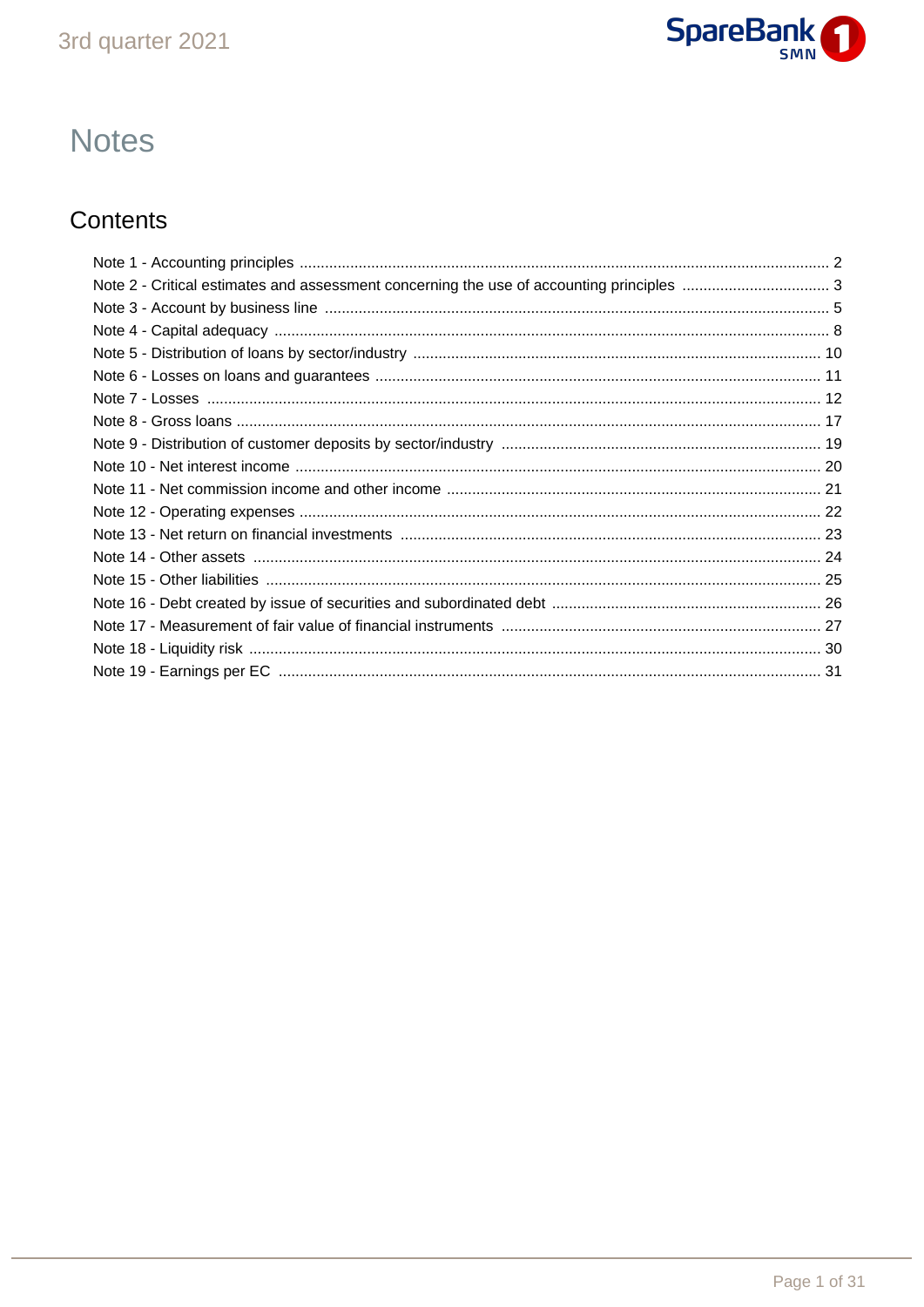

### Note 1 - Accounting principles

### **Accounting principles**

SpareBank 1 SMN prepares and presents its quarterly accounts in compliance with the Stock Exchange Regulations, Stock Exchange Rules and International Financial Reporting Standards (IFRS) approved by EU, including IAS 34, Interim Financial Reporting. The quarterly accounts do not include all the information required in a complete set of annual financial statements and should be read in conjunction with the annual accounts for 2020. The Group has in this quarterly report used the same accounting principles and calculation methods as in the latest annual report and accounts with the exception noted below:

### **Definition of default**

The group implemented a new definition of default on 1 January 2021.

The new definition is formulated in accordance with the European Banking Authority's guidelines on how banks should apply the definition of default in the Capital Requirements Regulation (CRR) and clarifications in the Norwegian CRR/CRD IV regulations.

Default is defined in two categories: 1) payment default or 2) default based on manual default marking.

1) Payment default is defined as material payment arrears or overdrafts of more than 90 days' duration. Threshold values for material arrears or overdrafts are set out in the Norwegian CRR/CRD IV regulations.

2) Default resulting from manual default marking is based to a larger degree on individual credit assessments, and to a lesser degree on automatic mechanisms. Events included in this category are provision for loss on a customer loan, bankruptcy/debt restructuring, forbearance assessments, deferment of interest and instalment payments for more than 180 days, or other indications suggesting considerable doubt as to whether the borrower will perform his obligations.

The new default definition entails the introduction of a 'waiting period' during which borrowers are categorised as still in default after the default has been rectified. The waiting period is three months or 12 months depending on the underlying cause of the default.

Furthermore, rules on default marking at group level are introduced whereby corporate customers in default to a group company (e.g. SpareBank 1 SMN Finans Midt-Norge) will also be considered to be in default to the bank. For personal customers, threshold values are specified for default contagion in the group. Where a defaulted exposure exceeds 20 per cent of total exposure, the exposure will be considered to be in default at group level.

The group has with effect from 1 January 2021 also applied the new default definition for accounting purposes for transfer of loans to stage 3. Loan volume in stage 3 has increased in first nine months of 2021 by NOK 1,193 million, primarily as a result of the new definition. However, there was no significant change in the underlying credit risk over the course of the first nine months of 2021. Comparatives have not been restated.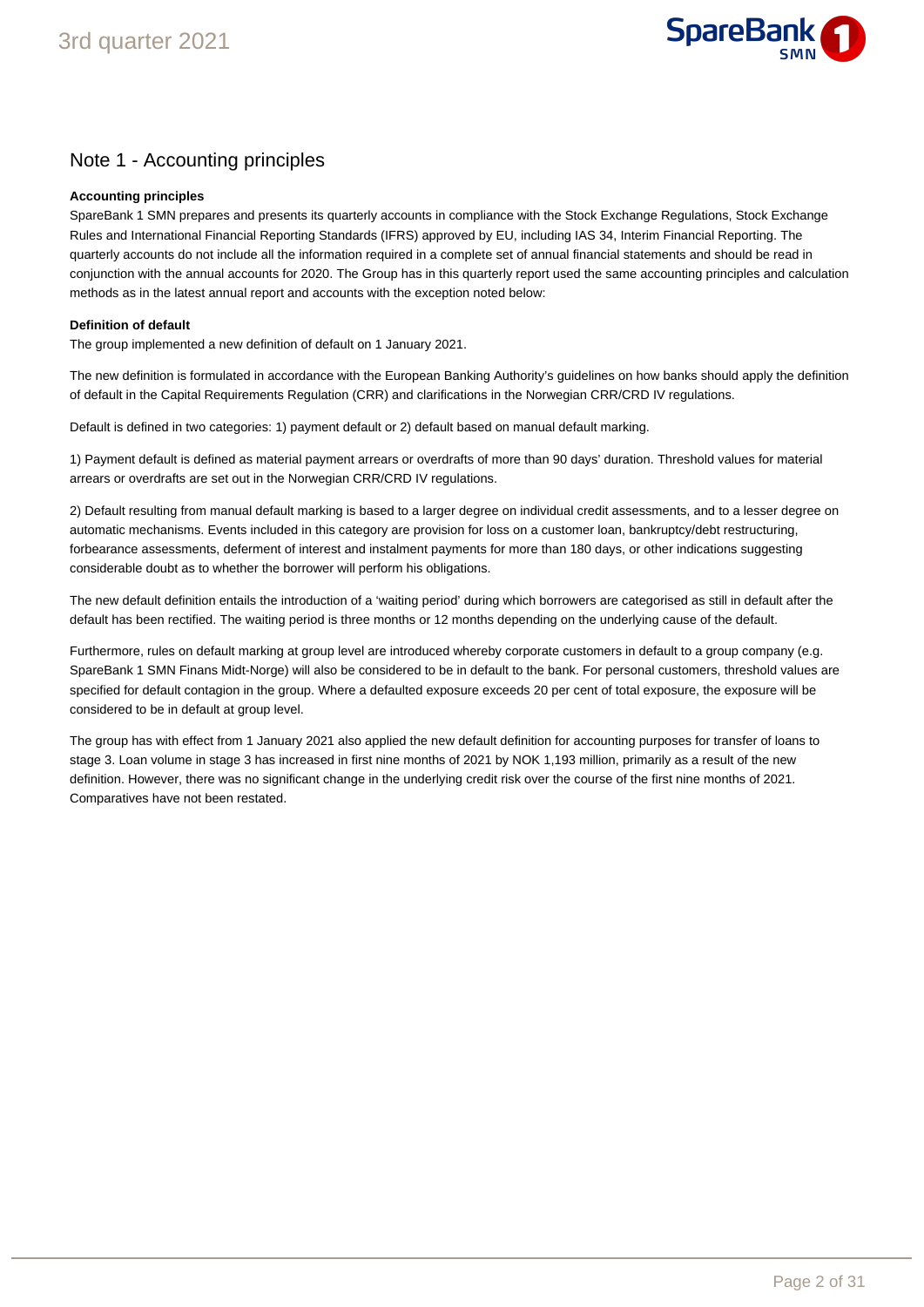

### Note 2 - Critical estimates and assessment concerning the use of accounting principles

When it prepares the consolidated accounts the management team makes estimates, discretionary assessments and assumptions which influence the application of accounting principles. This accordingly affects recognised amounts for assets, liabilities, revenues and expenses. Last year's annual accounts give a closer explanation of significant estimates and assumptions in Note 3 Critical estimates and assessments concerning the use of accounting principles.

#### **Pensions**

Sparebank1 SMN Group has one pension arrangement; defined contribution plan. For a further description of the various pension schemes, see note 22 in the 2020 annual report.

The Group has not obtained a new calculation of pensions as of 30 September since no factors have been identified that significantly alter the pension liability.

#### **Investment held for sale**

SpareBank 1 SMN's strategy is that ownership duse to defaulted exposures should at the outset be of brief duration, normally not longer than one year. Investments are recorded at fair value in the Parent Bank's accounts, and is classified as investment held for sale.

SpareBank 1 Kapitalforvaltning, subsidiary of SpareBank 1 Markets, has been presented as Investment held for sale from second quarter 2021 due to the agreement of sale to SpareBank 1 Forvaltning in third quarter of 2021. The result for the first half of the year is included on the line held for sale. Comparables have been restated.

The company SpareBank 1 Forvaltning is owned by the SpareBank1 banks and include the subsidiaries Odin Forvaltning, SpareBank 1 Kapitalforvaltning and SpareBank 1 Verdipapirservice.

| Jan-Sept 2021 (NOKm)           | Assets | Liabilities. | Revenue | <b>Expenses</b> |    | <b>Profit</b> | Ownership |
|--------------------------------|--------|--------------|---------|-----------------|----|---------------|-----------|
| Mavi XV AS Group               | 60     |              |         |                 |    | -1.           | 100 %     |
| SpareBank 1 Kapitalforvaltning |        |              |         | 36              | 26 |               |           |
| Total Held for sale            | 60     |              |         | 43              | 33 | 10            |           |

#### **Losses on loans and guarantees**

For a detailed description of the Bank's model for expected credit losses, refer to note 2 and 3 in the annual accounts for 2020.

The input in the credit loss model have been changed a result of changed expectations due to the corona situation.The crisis and the significant increase in macroeconomic uncertainty have made the assessments extra demanding. The regulators have emphasized the importance of focusing on the expected long-term effects of the crisis and this has also been the bank's focus.

In the first quarter 2020, the bank changed the assumptions for the base scenario in a negative direction. This has been continued in 2020 and in the first nine months of 2021. The bank's exposure to hotels and tourism, including commercial real estate with the income mainly towards this industry, is separated into a separate portfolio with its own assessments of PD and LGD courses as well as special scenarios and weighting of these to reflect this portfolio's exposure to the effects of corona. In addition, this entire portfolio is included in stage 2 or 3.

The development in the base scenario is prepared using adjustment factors where the development in the business cycle is projected by assumptions about how much the probability of default (PD) or loss of default (LGD) will increase or decrease compared to the base scenario in a five-year period. We expect increased losses related to debtors that have a demanding starting point before the crisis typically debtors in stage 2. The bank has therefore chosen to increase the trajectories for PD and LGD as well as reduce expected repayments in the base scenario, especially from year 2 onwards, since this will affect expected losses mainly for debtors in stage 2. To adjust for migration into stage 2, PD and LGD estimates are also increased in the first year. No first year repayments are assumed for all portfolios in downside scenario.

The applied scenario weighting was changed in the fourth quarter of 2020 to reflect further increased uncertainty. For corporate market including offshore, as well as agriculture, the downside scenario was changed from a weighting with a 10 percent probability, to a weighting of a 20 percent probability. For retail market, the weighting of the downside scenario was changed from 10 to 15 per cent. This has been continued in first nine months of 2021.

The effect of changes in input assumptions is shown as "Effect of changed assumptions in ECL model" in note 7. The effect is NOK 13 million for the bank and -1 million for the Group.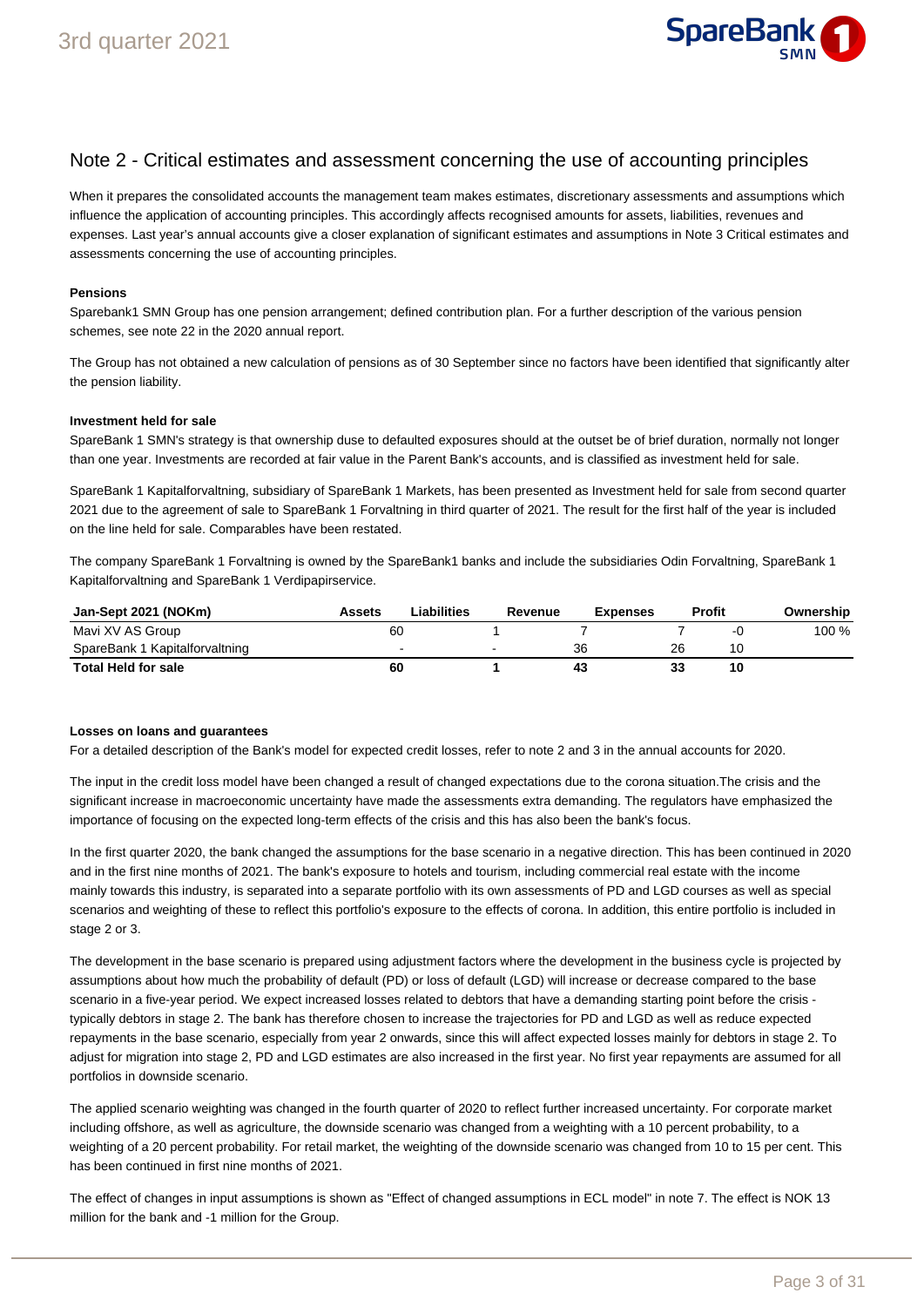

### **Sensitivity**

The first part of the table below show total calculated expected credit loss as of 30 september 2021 in each of the three scenarios, distributed in the portfolios Retail Market, Corporate Market and offshore, tourism and agriculture, which adds up to parent bank. In addition the subsidiary SpareBank 1 Finans Midt-Norge is included. ECL for the parent bank and the subsidiary is summed up in the coloumn "Group".

The second part of the table show the ECL distributed by portfolio using the scenario weight applied, in addition to a alternative weighting where downside scenaro weight has been doubled.

If the downside scenario's probability were doubled at the expense of the baseline scenario at the end of september 2021, this would have entailed an increase in loss provisions of NOK 318 million for the parent bank and NOK 325 million for the group.

|                                                   |           | Retail         |       |                                     |                |        | <b>Total SB1 Finans</b> |       |
|---------------------------------------------------|-----------|----------------|-------|-------------------------------------|----------------|--------|-------------------------|-------|
|                                                   | <b>CM</b> |                |       | Market Offshore Agriculture Tourism |                | parent | <b>MN</b>               | Group |
| ECL base case                                     | 421       | 75             | 742   | 33                                  | 46             | 1,316  | 53                      | 1,369 |
| ECL worst case                                    | 949       | 305            | 1,465 | 119                                 | 99             | 2,937  | 118                     | 3,055 |
| ECL best case                                     | 354       | 39             | 649   | 17                                  | 12             | 1,071  | 39                      | 1,109 |
| ECL with scenario weights used 80/10/10           |           |                |       |                                     | $\blacksquare$ |        | 58                      | 59    |
| ECL with scenario weights used 65/25/15           | 517       | $\blacksquare$ | 872   | 48                                  |                | 1,437  |                         | 1,437 |
| ECL with scenario weights used 60/30/10           |           |                |       |                                     | 58             | 58     |                         | 58    |
| ECL with scenario weights used 70/15/15           |           | 104            |       |                                     | ٠              | 104    |                         | 104   |
| <b>Total ECL used</b>                             | 517       | 104            | 872   | 48                                  | 58             | 1,599  | 58                      | 1,658 |
|                                                   |           |                |       |                                     |                |        |                         |       |
| ECL alternative scenario weights 70/20/10         |           |                |       |                                     |                |        | 65                      | 66    |
| ECL alternative scenario weights 45/40/15         | 622       |                | 1,017 | 65                                  | $\blacksquare$ | 1,704  |                         | 1,704 |
| ECL alternative scenario weights 30/60/10         |           |                |       |                                     | 74             | 74     |                         | 74    |
| ECL alternative scenario weights 55/30/15         |           | 139            |       |                                     | ٠              | 139    |                         | 139   |
| <b>Total ECL alternative weights</b>              | 622       | 139            | 1,017 | 65                                  | 74             | 1,917  | 65                      | 1,983 |
| Change in ECL if alternative weights were<br>used | 106       | 35             | 145   | 17                                  | 16             | 318    |                         | 325   |

The table reflects that there are some significant differences in underlying PD and LGD estimates in the different scenarios and that there are differentiated levels and level differences between the portfolios. At group level, the ECL in the upside scenario, which largely reflects the loss and default picture in recent years, is about 80 per cent of the ECL in the expected scenario. The downside scenario gives more than double the ECL than in the expected scenario. Applied scenario weighting gives about 20 percent higher ECL than in the expected scenario.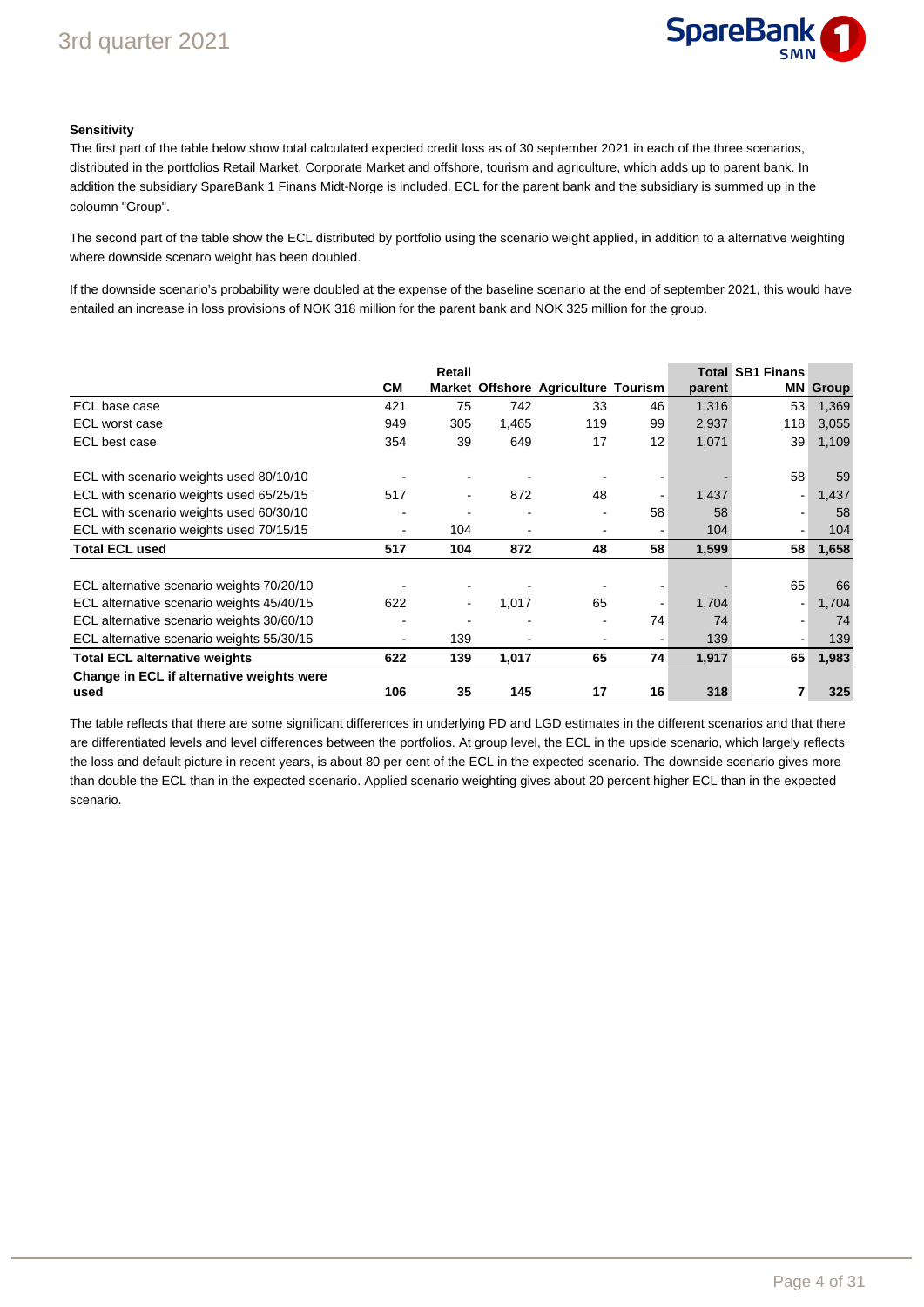

## Note 3 - Account by business line

For the subsidiaries the figures refer to the respective company accounts, while for joint ventures incorporated by the equity method the Group's profit share is stated, after tax, as well as book value of the investment at group level.

#### **Group 30 September 2021 Profit and loss account (NOKm) RM SB1 CM Markets EM1 SB1 Finans Regnskaps-MN SB1 huset SMN Gruppen SB1 BN Bank eliminations Total Other/** Net interest 840 826 -3 1 297 -0 - - 112 2,073 Interest from allocated capital 19 2 - - - - - - -21 - **Total interest income 859 828 -3 1 297 -0 - - 91 2,073** Comission income and other income  $682$  178 611 342 -19 439 - - - - - -71 2,161 Net return on financial investments \*\*) 2 10 81 10 - - 298 122 285 808 **Total income 1,542 1,016 689 353 278 439 298 122 304 5,042 Total operating expenses 673 325 486 282 111 357 - - -7 2,228 Ordinary operating profit 869 691 203 71 167 82 298 122 311 2,814** Loss on loans, guarantees etc.  $-11$  125 - 13 - - - - 13 **Result before tax including held for sale 880 566 203 71 153 82 298 122 310 2,685 Post-tax-return on equity \*) 13.4 % 11.1 % 13.8 % Balance** Loans and advances to customers 135,344 46,859 - - 10,094 - - - -321 191,976 Adv.of this sold to SB1 Boligkreditt and SB1 Næringskreditt  $-46,867 -1,237$  - - - - - - - - - - - 100 -48,004 Allowance for credit loss  $-125 -1,381$  -  $-10,003$  -  $-10,065 -1,568$ Other assets 130 17,899 3,025 422 -9,868 622 2,004 1,635 41,851 57,721 **Total assets 88,482 62,140 3,025 422 10,230 622 2,004 1,635 31,565 200,124** Deposits to customers **49,909 59,006** - - - - - - - - - - - - 776 109,691 Other liabilites and equity 38,573 3,134 3,025 422 10,230 622 2,004 1,635 30,788 90,433 **Total liabilities and equity 88,482 62,140 3,025 422 10,230 622 2,004 1,635 31,565 200,124**

 \*) Calculation of capital employed in Retail Banking and Corporate Banking is based on regulatory capital. This capital is grossed up to 16.9 percent to be in line with the capital plan during the year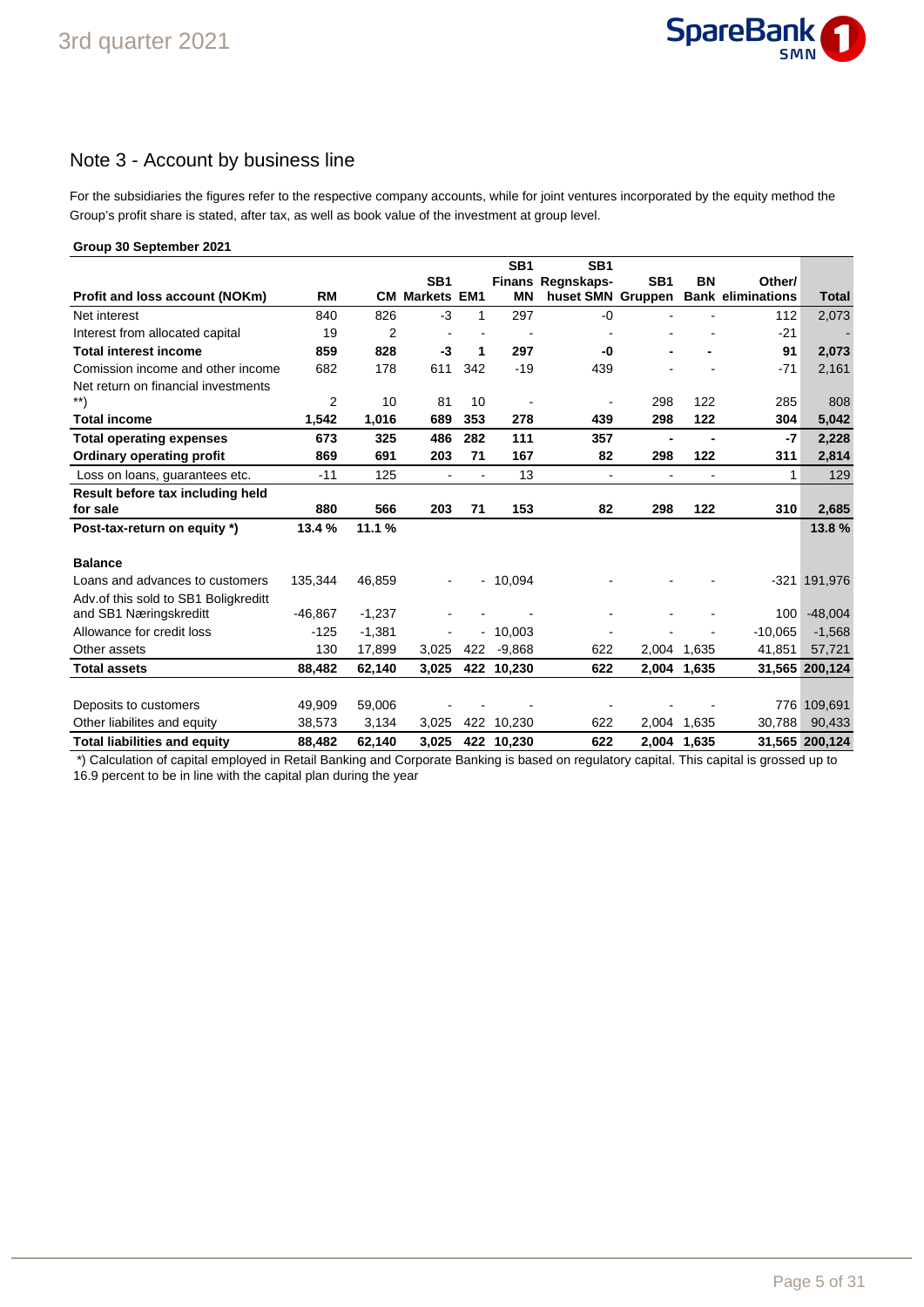

### **Group 30 September 2020**

|                                         |                   |                |                    |     | SB <sub>1</sub> | SB <sub>1</sub>   |                 |                |                          |                |
|-----------------------------------------|-------------------|----------------|--------------------|-----|-----------------|-------------------|-----------------|----------------|--------------------------|----------------|
|                                         |                   |                | SB <sub>1</sub>    |     |                 | Finans Regnskaps- | SB <sub>1</sub> | BN             | Other/                   |                |
| Profit and loss account (NOKm)          | <b>RM</b>         | CМ             | <b>Markets EM1</b> |     | <b>MN</b>       | huset SMN Gruppen |                 |                | <b>Bank eliminations</b> | Total          |
| Net interest                            | 823               | 828            | $-10$              | 1   | 282             | $\mathbf 0$       |                 |                | 147                      | 2,071          |
| Interest from allocated capital         | 103               | 68             |                    |     |                 |                   |                 |                | $-172$                   |                |
| <b>Total interest income</b>            | 926               | 896            | $-10$              | 1   | 282             | 0                 |                 |                | $-25$                    | 2,071          |
| Comission income and other income       | 612               | 166            | 375                | 300 | $-16$           | 415               |                 |                | $-74$                    | 1,779          |
| Net return on financial investments **) | $-3$              | 17             | 109                |     |                 |                   | 107             | 84             | 439                      | 753            |
| <b>Total income</b>                     | 1,536             | 1,079          | 474                | 300 | 267             | 415               | 107             | 84             | -340                     | 4,603          |
| <b>Total operating expenses</b>         | 704               | 321            | 394                | 251 | 97              | 327               | $\blacksquare$  | $\blacksquare$ | $-14$                    | 2,080          |
| <b>Ordinary operating profit</b>        | 832               | 758            | 80                 | 50  | 170             | 88                | 107             | 84             | 354                      | 2,523          |
| Loss on loans, guarantees etc.          | 58                | 614            | $\blacksquare$     |     | 37              | $\blacksquare$    | ٠               | $\blacksquare$ | $-0$                     | 709            |
| Result before tax including held for    |                   |                |                    |     |                 |                   |                 |                |                          |                |
| sale                                    | 773               | 144            | 80                 | 50  | 133             | 88                | 107             | 84             | 354                      | 1,814          |
| Post-tax-return on equity *)            | 12.6%             | 3.4%           |                    |     |                 |                   |                 |                |                          | 10.4%          |
| <b>Balance</b>                          |                   |                |                    |     |                 |                   |                 |                |                          |                |
| Loans and advances to customers         | 126,939 43,700    |                |                    |     | 9,531           |                   |                 |                |                          | -748 179,423   |
| Adv. of this sold to SpareBank 1        |                   |                |                    |     |                 |                   |                 |                |                          |                |
| <b>Boligkreditt</b>                     | $-44.447 - 1.436$ |                |                    |     |                 |                   |                 |                | 100                      | $-45,782$      |
| Allowance for credit losses             |                   | $-154 - 1,235$ |                    |     | $-65$           |                   |                 |                | -4                       | $-1,457$       |
| Other assets                            | 197               | 8,457          | 2,747              | 355 | 51              | 568               | 2,061           | 1,477          | 38,802                   | 54,716         |
| <b>Total assets</b>                     |                   | 82,536 49,487  | 2,747              | 355 | 9,518           | 568               | 2,061           | 1,477          |                          | 38,151 186,900 |
|                                         |                   |                |                    |     |                 |                   |                 |                |                          |                |
| Deposits to customers                   |                   | 47,574 46,404  |                    |     |                 |                   |                 |                | 1,413                    | 95,391         |
| Other liabilites and equity             | 34,962            | 3,084          | 2,747              | 355 | 9,518           | 568               | 2,061           | 1,477          | 36,737                   | 91,509         |
| <b>Total liabilities and equity</b>     |                   | 82,536 49,487  | 2,747              | 355 | 9,518           | 568               | 2,061           | 1,477          |                          | 38,151 186,900 |

\*) Calculation of capital employed in Retail Banking and Corporate Banking is based on regulatory capital. This capital is grossed up to 15.4 percent to be in line with the capital plan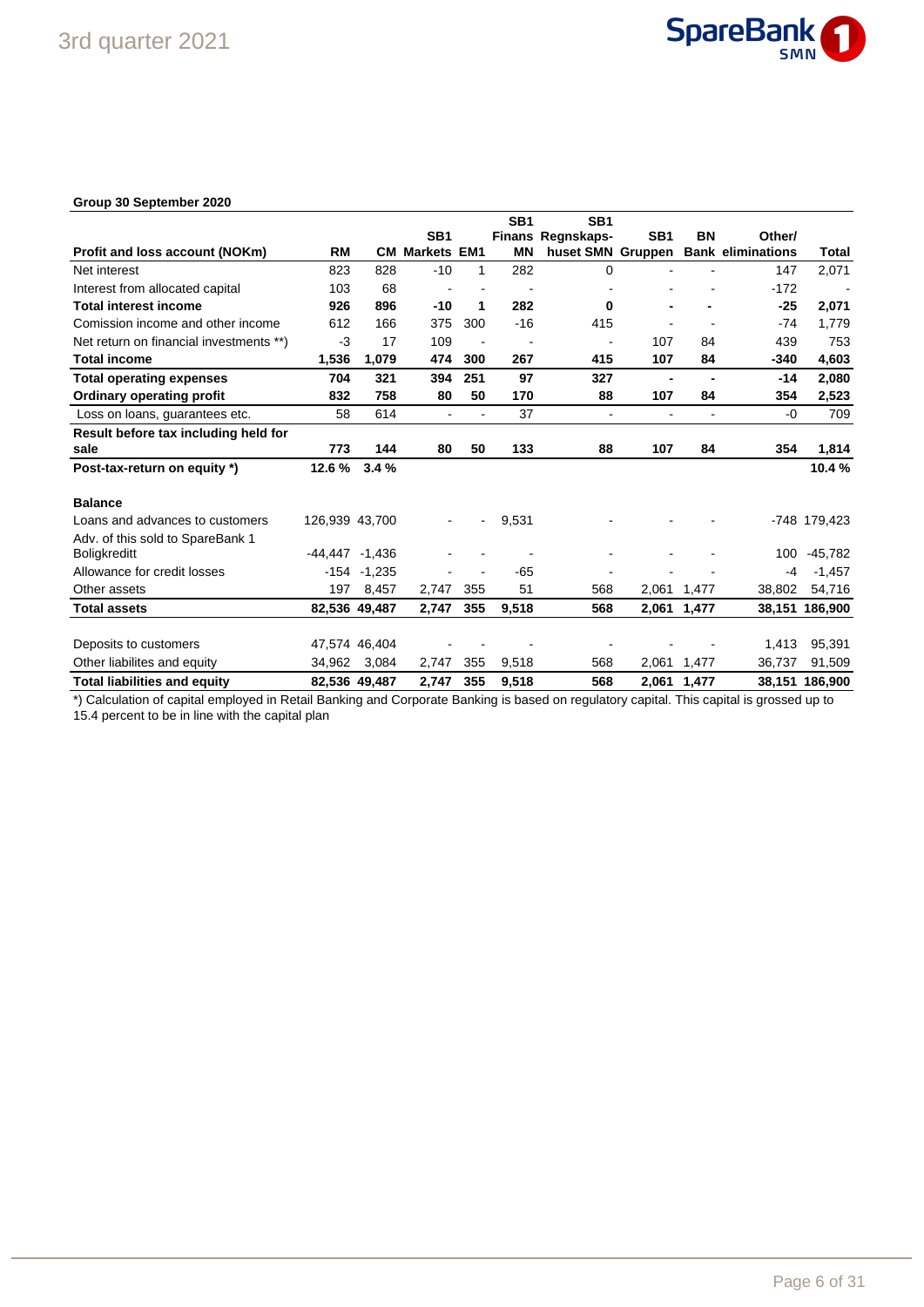

### **Group 31 December 2020**

|                                         |                    |                |                       |                | SB <sub>1</sub> | SB <sub>1</sub>          |                 |             |                                     |                |
|-----------------------------------------|--------------------|----------------|-----------------------|----------------|-----------------|--------------------------|-----------------|-------------|-------------------------------------|----------------|
|                                         |                    |                | SB <sub>1</sub>       |                |                 | Finans Regnskaps-        | SB <sub>1</sub> | <b>BN</b>   | Other/                              |                |
| Profit and loss account (NOKm)          | <b>RM</b>          |                | <b>CM Markets EM1</b> |                | <b>MN</b>       |                          |                 |             | huset SMN Gruppen Bank eliminations | Total          |
| Net interest                            | 1,112              | 1.085          | $-13$                 | 2              | 387             | 1                        |                 |             | 186                                 | 2,759          |
| Interest from allocated capital         | 101                | 63             |                       |                |                 |                          |                 |             | $-165$                              |                |
| <b>Total interest income</b>            | 1,213              | 1,149          | $-13$                 | $\mathbf{2}$   | 387             | 1                        |                 |             | 21                                  | 2,759          |
| Commission income and other income      | 867                | 211            | 636                   | 392            | $-22$           | 533                      |                 |             | $-101$                              | 2,516          |
| Net return on financial investments **) | $-2$               | 21             | 137                   | ٠              |                 | $\overline{\phantom{a}}$ | 194             | 120         | 481                                 | 951            |
| <b>Total income</b>                     | 2,078              | 1,381          | 759                   | 394            | 364             | 533                      | 194             | 120         | 401                                 | 6,225          |
| <b>Total operating expenses</b>         | 929                | 422            | 590                   | 342            | 131             | 423                      |                 |             | 68                                  | 2,904          |
| Ordinary operating profit               | 1,149              | 959            | 169                   | 52             | 234             | 110                      | 194             | 120         | 333                                 | 3,321          |
| Loss on loans, guarantees etc.          | 56                 | 846            |                       |                | 49              | $\overline{\phantom{a}}$ |                 |             | 1                                   | 951            |
| Result before tax including held for    |                    |                |                       |                |                 |                          |                 |             |                                     |                |
| sale                                    | 1,093              | 113            | 169                   | 52             | 184             | 110                      | 194             | 120         | 333                                 | 2,370          |
| Post-tax return on equity*)             | 13.4 %             | 2.1%           |                       |                |                 |                          |                 |             |                                     | 10.0%          |
| <b>Balance</b>                          |                    |                |                       |                |                 |                          |                 |             |                                     |                |
| Loans and advances to customers         | 129,149 44,845     |                |                       | $\blacksquare$ | 9,622           |                          |                 |             |                                     | -815 182,801   |
| Adv. of this sold to SB1 Boligkreditt   |                    |                |                       |                |                 |                          |                 |             |                                     |                |
| and SB1 Næringskreditt                  | $-46,899$ $-1,354$ |                |                       |                |                 |                          |                 |             | $-100$                              | $-48,153$      |
| Allowance for credit losses             |                    | $-148 - 1,298$ |                       |                | -66             |                          |                 |             | -5                                  | $-1,517$       |
| Other assets                            |                    | 156 10,471     | 3,265                 | 357            | 66              | 592                      |                 | 2,151 1,514 | 36,210                              | 54,781         |
| <b>Total assets</b>                     |                    | 82,258 52,663  | 3,265                 | 357            | 9,623           | 592                      | 2,151 1,514     |             |                                     | 35,490 187,912 |
|                                         |                    |                |                       |                |                 |                          |                 |             |                                     |                |
| Deposits to customers                   |                    | 47,478 49,420  |                       |                |                 |                          |                 |             | 631                                 | 97,529         |
| Other liabilities and equity            |                    | 34,780 3,244   | 3,265                 | 357            | 9,623           | 592                      |                 | 2,151 1,514 | 34,859                              | 90,383         |
| <b>Total liabilites and equity</b>      |                    | 82,258 52,663  | 3,265                 | 357            | 9,623           | 592                      |                 | 2,151 1,514 | 35.490                              | 187,912        |

\*) Calculation of capital employed in Retail Banking and Corporate Banking is based on regulatory capital. This capital is grossed up to 15.4 percent to be in line with the capital plan

| **) Specification of net return on financial investments (NOKm)    | <b>30 Sept 21</b> | <b>30 Sept 20</b> | 31 Dec 20 |
|--------------------------------------------------------------------|-------------------|-------------------|-----------|
| <b>Dividends</b>                                                   | 21                | 12                | 39        |
| Capital gains/losses shares                                        | 161               | $-2$              | $-4$      |
| Gain/(loss) on sertificates and bonds                              | $-196$            | 166               | 103       |
| Gain/(loss) on derivatives                                         | 232               | $-78$             | 32        |
| Gain/(loss) on financial instruments related to hedging            |                   | $\Omega$          | 1         |
| Gain/(loss) on other financial instruments at fair value (FVO)     |                   | $-14$             | $-11$     |
| Foreign exchange gain/(loss)                                       | 46                | 79                | 82        |
| Gain/(loss) on shares and share derivatives at SpareBank 1 Markets | 30                | 26                | 28        |
| Net return on financial instruments                                | 267               | 177               | 230       |
| SpareBank 1 Gruppen                                                | 298               | 107               | 194       |
| <b>Gain Fremtind Forsikring</b>                                    |                   | 340               | 340       |
| SpareBank 1 Boligkreditt                                           | 18                | 22                | 18        |
| SpareBank 1 Næringskreditt                                         | 6                 | 14                | 18        |
| <b>BN Bank</b>                                                     | 122               | 84                | 120       |
| SpareBank 1 Kredittkort                                            | 11                | 2                 | 2         |
| SpareBank 1 Betaling                                               | -6                | -3                | $-2$      |
| Other companies                                                    | 69                | $-1$              | $-10$     |
| Income from investment in associates and joint ventures            | 519               | 564               | 681       |
| Total net return on financial investments                          | 808               | 753               | 951       |
| Fair value hedging                                                 |                   |                   |           |
| Changes in fair value on hedging instrument                        | $-460$            | 502               | 467       |
| Changes in fair value on hedging item                              | 454               | $-502$            | -465      |
| Net Gain or Loss from hedge accounting                             | $-7$              | 0                 | 1         |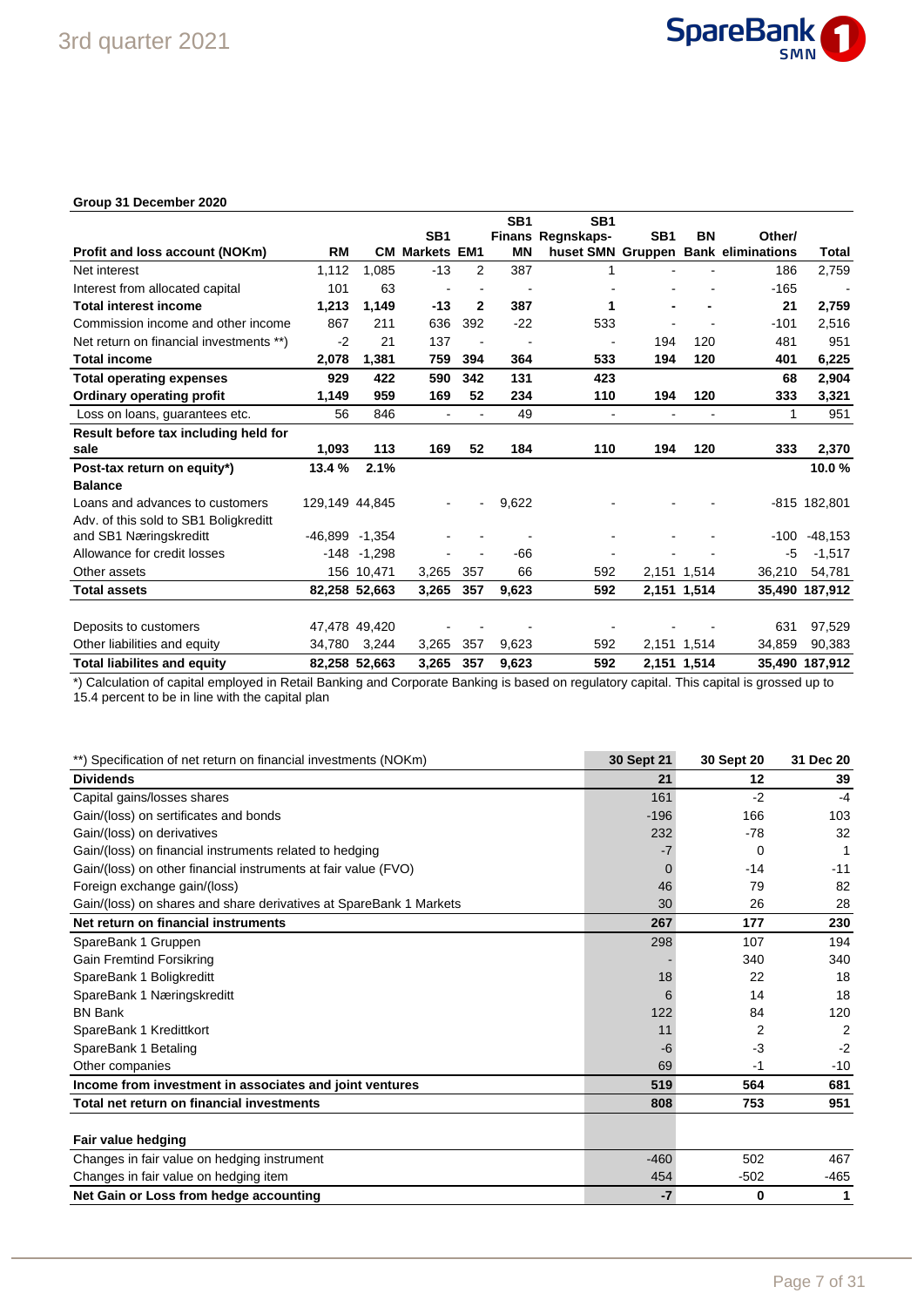

### Note 4 - Capital adequacy

Capital adequacy is calculated and reported in accordance with the EU capital requirements regulations for banks and investment firms (CRR/CRD IV). SpareBank 1 SMN utilises the Internal Rating Based Approach (IRB) for credit risk. Advanced IRB Apporoach is used for the corporate portfolios. Use of IRB imposes wide-ranging requirements on the bank's organisational set-up, competence, risk models and risk management systems.

As of 30 September 2021 the overall minimum requirement on CET1 capital is 12.5 per cent. The capital conservation buffer requirement is 2.5 per cent, the systemic risk requirement for Norwegian IRB-banks is 4.5 per cent and the Norwegian countercyclical buffer is 1.0 per cent. These requirements are additional to the requirement of 4.5 per cent CET1 capital. In addition the financial supervisory authority has set a Pillar 2 requirement of 1.9 per cent for SpareBank 1 SMN, however not below NOK 1,794 million in monetary terms. The Norwegian countercyclical buffer will rise to 1.5 per cent with effect from 30 June 2022.

The systemic risk buffer stands at 4.5 per cent for the Norwegian exposures. For exposures in other countries, the particular country's systemic buffer rate shall be employed. As of 30 September 2021 the effective rate for the parent bank and for the group is accordingly 4.4 per cent.

The countercyclical buffer is calculated using differentiated rates. For exposures in other countries the countercyclical buffer rate set by the authorities in the country concerned is applied. If that country has not set a rate, the same rate as for exposures in Norway is applied unless the Ministry of Finance sets another rate. For the third quarter of 2021 both the parent bank and the group is below the capital deduction threshold such that the Norwegian rate is applied to all relevant exposures.

|                              | <b>Parent Bank</b> |         |                                                                       |                 | Group           |                |
|------------------------------|--------------------|---------|-----------------------------------------------------------------------|-----------------|-----------------|----------------|
| 31 Dec<br>2020               | 30 Sept<br>2020    | 30 Sept | 2021 (NOKm)                                                           | 30 Sept<br>2021 | 30 Sept<br>2020 | 31 Dec<br>2020 |
| 18,092                       | 17,876             |         | 19,629 Total book equity                                              | 23,077          | 20,829          | 21,310         |
| $-1,250$                     | $-1,203$           |         | -1,211 Additional Tier 1 capital instruments included in total equity | $-1,252$        | $-1,244$        | $-1,293$       |
| $-515$                       | $-494$             |         | -500 Deferred taxes, goodwill and other intangible assets             | $-1,040$        | $-1,047$        | $-1,044$       |
| $-890$                       |                    |         | -627 Deduction for allocated dividends and gifts                      | $-627$          |                 | $-890$         |
|                              |                    |         | - Non-controlling interests recognised in other equity capital        | $-848$          | $-800$          | $-838$         |
|                              |                    |         | - Non-controlling interests eligible for inclusion in CET1 capital    | 504             | 414             | 488            |
| $\qquad \qquad \blacksquare$ | $-1,155$           |         | -1.841 Net profit                                                     | $-2,199$        | $-1,528$        |                |
|                              |                    |         | Year-to-date profit included in core capital (50 per cent (50 per     |                 |                 |                |
|                              | 368                |         | 723 cent) pre tax of group profit)                                    | 1,079           | 739             |                |
| $-43$                        | $-47$              |         | -40 Value adjustments due to requirements for prudent valuation       | $-52$           | $-59$           | $-56$          |
| $-47$                        | $-75$              |         | -581 Positive value of adjusted expected loss under IRB Approach      | $-616$          | $-98$           | $-74$          |
|                              |                    |         | Cash flow hedge reserve                                               | 5               | 13              | 10             |
|                              |                    |         | Deduction for common equity Tier 1 capital in significant             |                 |                 |                |
| $-186$                       | $-186$             |         | -187 investments in financial institutions                            | $-360$          | $-510$          | $-572$         |
| 15,160                       | 15,084             |         | 15,365 Common equity Tier 1 capital                                   | 17,671          | 16,711          | 17,041         |
| 1,250                        | 1.250              |         | 1,250 Additional Tier 1 capital instruments                           | 1,594           | 1,579           | 1,595          |
| 16,410                       | 16,334             |         | 16,615 Tier 1 capital                                                 | 19,265          | 18,290          | 18,636         |
|                              |                    |         | Supplementary capital in excess of core capital                       |                 |                 |                |
| 1,750                        | 1,750              |         | 1,750 Subordinated capital                                            | 2,247           | 2,240           | 2,262          |
| $-139$                       | $-157$             |         | -174 Deduction for significant investments in financial institutions  | $-174$          | $-157$          | $-139$         |
| 1,611                        | 1,593              |         | 1,576 Additional Tier 2 capital instruments                           | 2,072           | 2,083           | 2,123          |
| 18,020                       | 17,927             |         | 18,190 Total eligible capital                                         | 21,338          | 20,373          | 20,759         |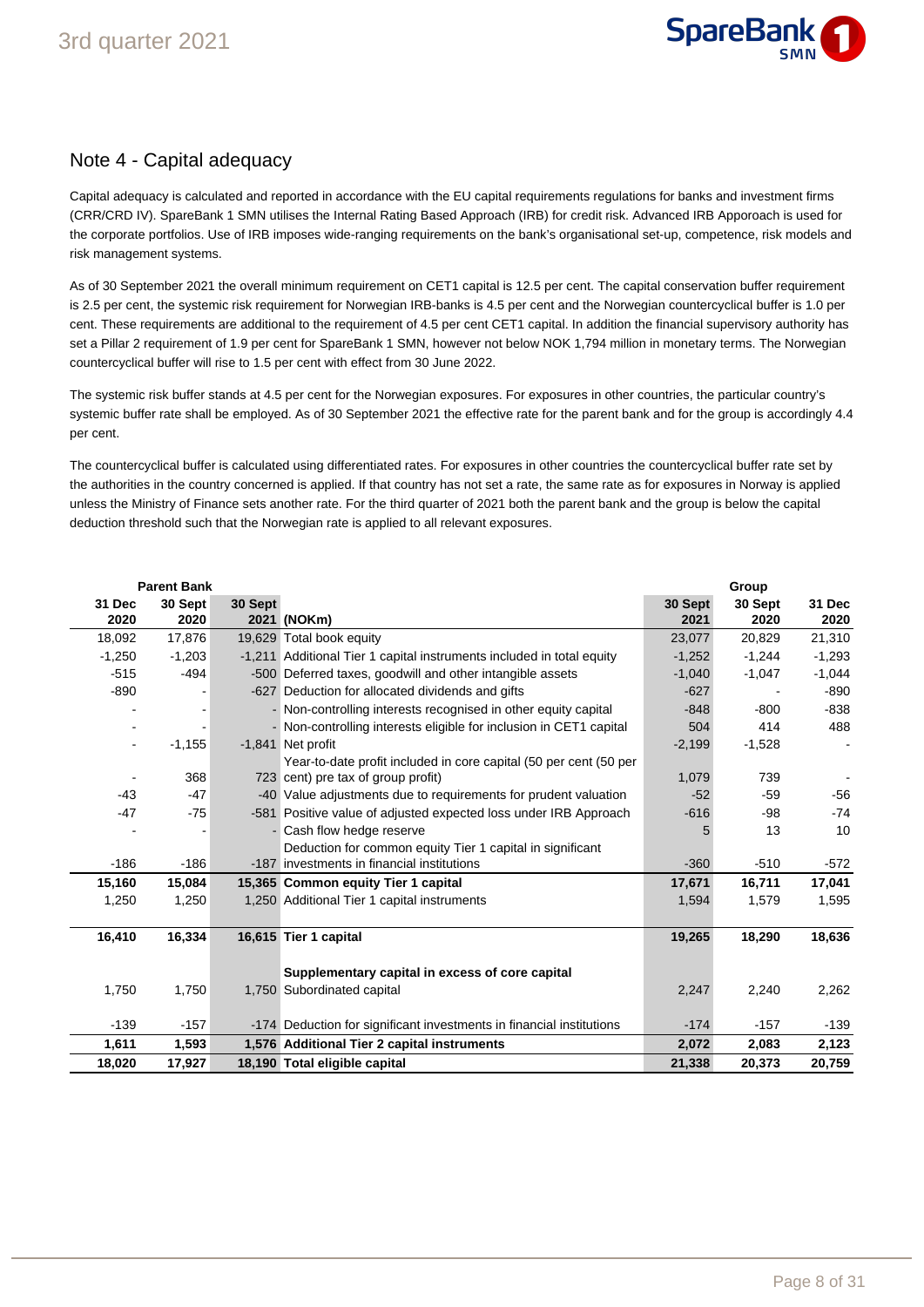

|                |                 | Minimum requirements subordinated capital                            |                |                |                |
|----------------|-----------------|----------------------------------------------------------------------|----------------|----------------|----------------|
| 1,053          | 1,044           | 1,074 Specialised enterprises                                        | 1,254          | 1,236          | 1,240          |
| 920            | 981             | 955 Corporate                                                        | 968            | 991            | 930            |
| 1,511          | 1,598           | 1,415 Mass market exposure, property                                 | 2,348          | 2,282          | 2,261          |
| 107            | 108             | 100 Other mass market                                                | 103            | 111            | 110            |
| 1,026          | 1,012           | 1,045 Equity positions IRB                                           | $\mathbf{1}$   | 1              | 1              |
| 4,617          | 4,742           | 4,590 Total credit risk IRB                                          | 4,675          | 4,621          | 4,541          |
|                |                 |                                                                      |                |                |                |
| 1              | $\overline{c}$  | 3 Central government                                                 | 4              | 2              | 2              |
| 93             | 115             | 130 Covered bonds                                                    | 151            | 162            | 142            |
| 441            | 507             | 379 Institutions                                                     | 324            | 402            | 332            |
|                |                 | - Local and regional authorities, state-owned enterprises            | 31             | 21             | 27             |
| 32             | 27              | 147 Corporate                                                        | 382            | 253            | 281            |
| 20             | 16              | 11 Mass market                                                       | 506            | 470            | 476            |
| 11             | 14              | 28 Exposures secured on real property                                | 120            | 154            | 136            |
| 272            | 279             | 264 Equity positions                                                 | 513            | 400            | 408            |
| 99             | 100             | 94 Other assets                                                      | 154            | 161            | 159            |
| 970            | 1,058           | 1,056 Total credit risk standardised approach                        | 2,186          | 2,025          | 1,962          |
|                |                 |                                                                      |                |                |                |
| 30             | 42              | 36 Debt risk                                                         | 38             | 43             | 31             |
|                |                 | - Equity risk                                                        | 22             | 9              | 18             |
|                |                 | - Currency risk and risk exposure for settlement/delivery            | $\overline{2}$ | 3              | 3              |
| 421            | 407             | 421 Operational risk                                                 | 777            | 720            | 770            |
| 25             | 60              | 25 Credit value adjustment risk (CVA)                                | 131            | 192            | 123            |
| 6,063          | 6,309           | 6,128 Minimum requirements subordinated capital                      | 7,830          | 7,612          | 7,448          |
| 75,785         | 78,861          | 76,599 Risk weighted assets (RWA)                                    | 97,879         | 95,156         | 93,096         |
| 3,410          | 3,549           | 3,447 Minimum requirement on CET1 capital, 4.5 per cent              | 4,405          | 4,282          | 4,189          |
|                |                 |                                                                      |                |                |                |
|                |                 | <b>Capital Buffers</b>                                               |                |                |                |
| 1,895          | 1,972           | 1,915 Capital conservation buffer, 2.5 per cent                      | 2,447          | 2,379          | 2,327          |
| 3,410<br>758   | 2,366<br>789    | 3,447 Systemic risk buffer, 4.5 per cent (3.0 per cent)              | 4,405<br>979   | 2,855<br>952   | 4,189<br>931   |
|                |                 | 766 Countercyclical buffer, 1.0 per cent (1.0 per cent)              |                |                |                |
| 6,063          | 5,126           | 6,128 Total buffer requirements on CET1 capital                      | 7,830          | 6,185          | 7,448          |
| 5,687          | 6,409           | 5,790 Available CET1 capital after buffer requirements               | 5,436          | 6,243          | 5,404          |
|                |                 | <b>Capital adequacy</b><br>20.1 % Common equity Tier 1 capital ratio | 18.1%          |                |                |
| 20.0%<br>21.7% | 19.1 %<br>20.7% |                                                                      | 19.7%          | 17.6%<br>19.2% | 18.3%<br>20.0% |
| 23.8%          | 22.7%           | 21.7 % Tier 1 capital ratio<br>23.7 % Capital ratio                  | 21.8%          | 21.4%          | 22.3%          |
|                |                 |                                                                      |                |                |                |
|                |                 | Leverage ratio                                                       |                |                |                |
| 178,219        | 179,304         | 189,698 Balance sheet items                                          | 270,700        | 252,366        | 256,978        |
| 6,190          | 7,518           | 12,601 Off-balance sheet items                                       | 11,887         | 8,333          | 7,514          |
|                |                 |                                                                      |                |                |                |
|                |                 |                                                                      |                |                |                |
| $-606$         | $-617$          | -1,121 Regulatory adjustments                                        | $-1,911$       | $-1,543$       | $-1,577$       |
| 183,803        | 186,205         | 201,179 Calculation basis for leverage ratio                         | 280,677        | 259,156        | 262,915        |
| 16,410<br>8.9% | 16,334<br>8.8%  | 16,615 Core capital<br>8.3% Leverage Ratio                           | 19,265<br>6.9% | 18,290<br>7.1% | 18,636<br>7.1% |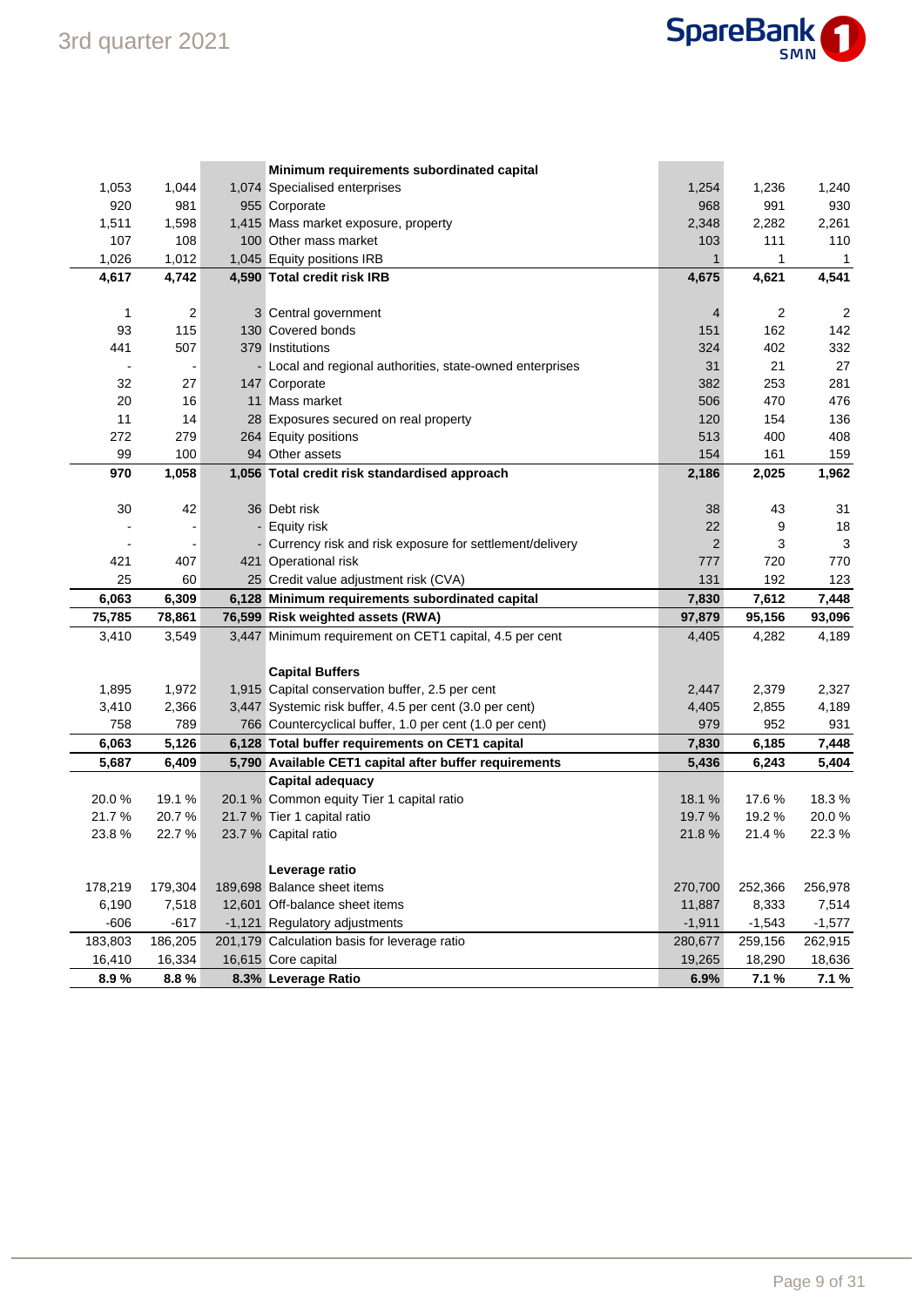# Note 5 - Distribution of loans by sector/industry

|                | <b>Parent Bank</b> |         |                                                     |                 | Group           |                |
|----------------|--------------------|---------|-----------------------------------------------------|-----------------|-----------------|----------------|
| 31 Dec<br>2020 | 30 Sept<br>2020    | 30 Sept | 2021 (NOKm)                                         | 30 Sept<br>2021 | 30 Sept<br>2020 | 31 Dec<br>2020 |
| 9,160          | 8,994              |         | 9,205 Agriculture and forestry                      | 9,546           | 9.442           | 9,591          |
| 5,243          | 4,872              |         | 5,851 Fisheries and hunting                         | 5,869           | 4,872           | 5,259          |
| 1,704          | 1,384              |         | 1,843 Sea farming industries                        | 2,093           | 1,790           | 2,100          |
| 2,234          | 1,962              |         | 2,203 Manufacturing                                 | 2,835           | 2,369           | 2,646          |
| 3.195          | 3,227              |         | 2,884 Construction, power and water supply          | 3,825           | 4.087           | 4,077          |
| 2,289          | 2,315              |         | 2,320 Retail trade, hotels and restaurants          | 2,662           | 2,649           | 2,586          |
| 4,537          | 4,787              |         | 5.237 Maritime sector                               | 5,237           | 4,787           | 4,537          |
| 15,427         | 15,136             |         | 16,724 Property management                          | 16,839          | 15,215          | 15,509         |
| 3,644          | 3,293              |         | 4.083 Business services                             | 4,500           | 3,014           | 3,423          |
| 6,032          | 6,089              |         | 5,433 Transport and other services provision        | 6,367           | 6,994           | 6,942          |
| 9              | 6                  |         | 2 Public administration                             | 35              | 29              | 33             |
| 1,626          | 1,627              |         | 1,392 Other sectors                                 | 1,339           | 1,645           | 1,638          |
| 55,099         | 53,692             |         | 57,176 Gross Ioans in Corporate market              | 61,147          | 56,893          | 58,340         |
| 118,714        | 116,767            |         | 124,841 Wage earners                                | 130,828         | 122,529         | 124,461        |
|                |                    |         | Gross Ioans incl. SB1 Boligkreditt /SB1             |                 |                 |                |
| 173,814        | 170,459            |         | 182,017 Næringskreditt                              | 191,976         | 179,423         | 182,801        |
| 46.613         | 44,160             |         | 46,675 of which SpareBank 1 Boligkreditt            | 46,675          | 44,160          | 46,613         |
| 1,540          | 1,622              |         | 1,329 of which SpareBank 1 Næringskreditt           | 1,329           | 1,622           | 1,540          |
| 125,660        | 124,677            |         | 134,013 Gross Ioans in balance sheet                | 143,972         | 133,640         | 134,648        |
| 1,351          | 1,284              |         | 1,411 - Loan loss allowance on amortised cost loans | 1,472           | 1,352           | 1,421          |
| 96             | 105                |         | 95 - Loan loss allowance on loans at FVOCI          | 95              | 105             | 96             |
| 124,214        | 123,288            |         | 132,507 Net loans to and receivables from customers | 142,404         | 132,183         | 133,131        |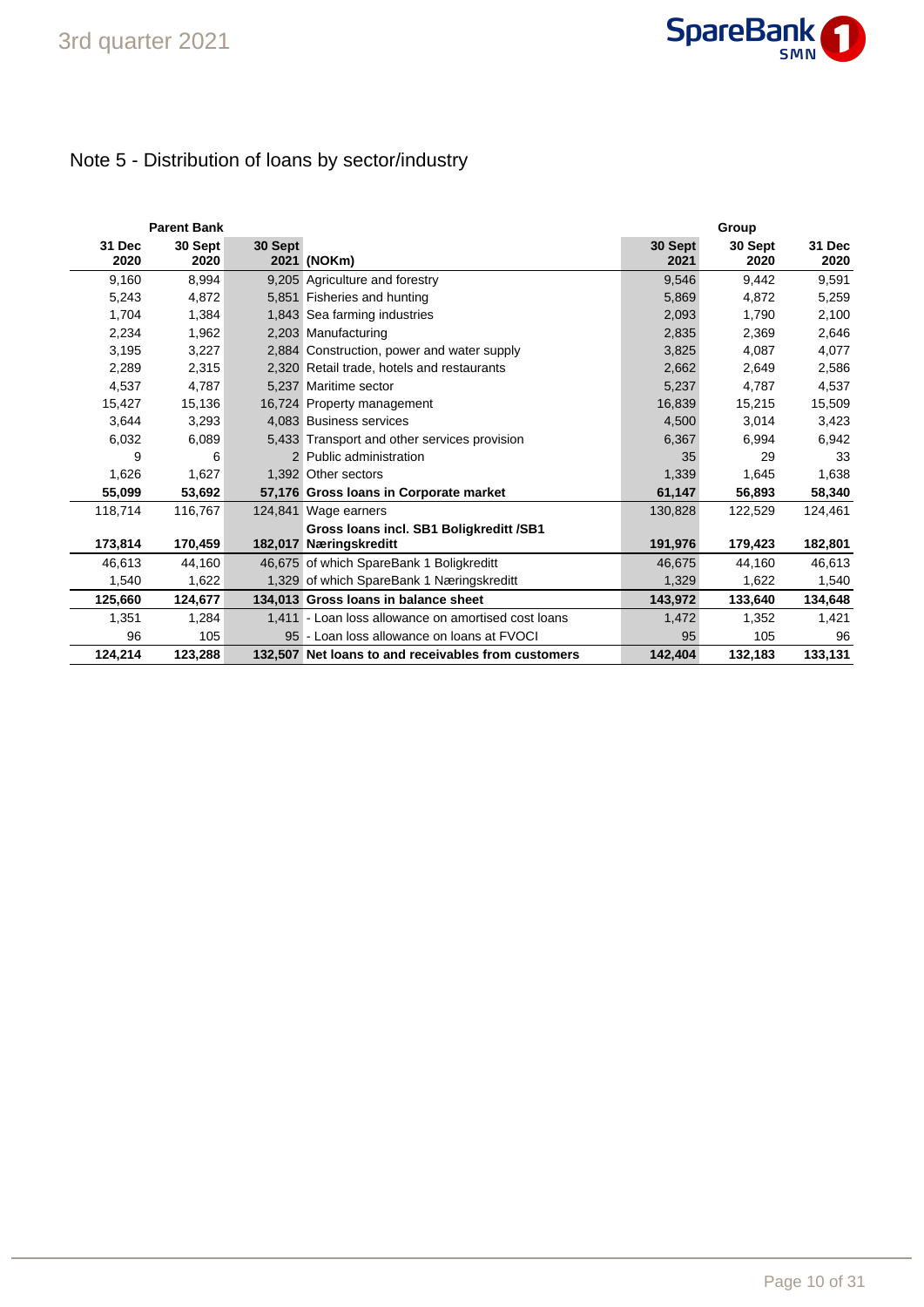# Note 6 - Losses on loans and guarantees

|                                                                     |           | Jan-Sept  |       |    |      |       | Third quarter |             |                |           |      |       |      |       |       |
|---------------------------------------------------------------------|-----------|-----------|-------|----|------|-------|---------------|-------------|----------------|-----------|------|-------|------|-------|-------|
|                                                                     |           | 2021      |       |    | 2020 |       |               | 2021        |                |           | 2020 |       |      | 2020  |       |
| <b>Parent Bank (NOKm)</b>                                           | <b>RM</b> | <b>CM</b> | Total | RM | CМ   | Total | <b>RM</b>     | <b>CM</b>   | Total          | <b>RM</b> | CМ   | Total | RM   | CМ    | Total |
| Change in provision for<br>expected credit losses for the<br>period | $-14$     | 102       | 88    | 53 | 499  | 553   | $-2$          | 24          | 22             | 14        | 203  | 217   | 49   | 666   | 715   |
| Actual loan losses on<br>commitments exceeding<br>provisions made   | 8         | 23        | 31    | 10 | 116  | 126   | 3             | $\mathbf 1$ | $\overline{4}$ | 4         | 2    | 5     | 14   | 197   | 212   |
| Recoveries on commitments<br>previously written-off                 | $-5$      | $-0$      | $-5$  | -6 | $-1$ | $-7$  | $-2$          | $-0$        | $-2$           | $-2$      | $-1$ | $-3$  | $-7$ | $-18$ | $-25$ |
| Losses for the period on<br>loans and guarantees                    | $-11$     | 125       | 115   | 58 | 614  | 672   | $-1$          | 25          | 24             | 16        | 204  | 219   | 56   | 846   | 902   |

|                                                                     |           |      | Jan-Sept     |       |      |       |                |           | Third quarter |           |       |       |       |       |       |
|---------------------------------------------------------------------|-----------|------|--------------|-------|------|-------|----------------|-----------|---------------|-----------|-------|-------|-------|-------|-------|
|                                                                     |           | 2021 |              |       | 2020 |       |                | 2021      |               |           | 2020  |       |       | 2020  |       |
| Group (NOKm)                                                        | <b>RM</b> | CМ   | <b>Total</b> | RM    | CМ   | Total | <b>RM</b>      | <b>CM</b> | Total         | <b>RM</b> | CМ    | Total | RM    | CМ    | Total |
| Change in provision for<br>expected credit losses for the<br>period | $-23$     | 104  | 81           | 51    | 511  | 562   | $-3$           | 27        | 24            | 15        | 207   | 222   | 48    | 681   | 729   |
| Actual loan losses on<br>commitments exceeding<br>provisions made   | 25        | 29   | 53           | 46    | 112  | 158   | $\overline{7}$ | 2         | 9             | 8         | $-14$ | $-7$  | 55    | 213   | 268   |
| Recoveries on commitments<br>previously written-off                 | -5        | $-0$ | $-5$         | $-25$ | 14   | $-11$ | $-2$           | $-0$      | $-2$          | $-2$      | 18    | 16    | $-25$ | $-21$ | -46   |
| Losses for the period on<br>loans and guarantees                    | -3        | 132  | 129          | 72    | 637  | 709   | 3              | 28        | 31            | 21        | 210   | 231   | 78    | 873   | 951   |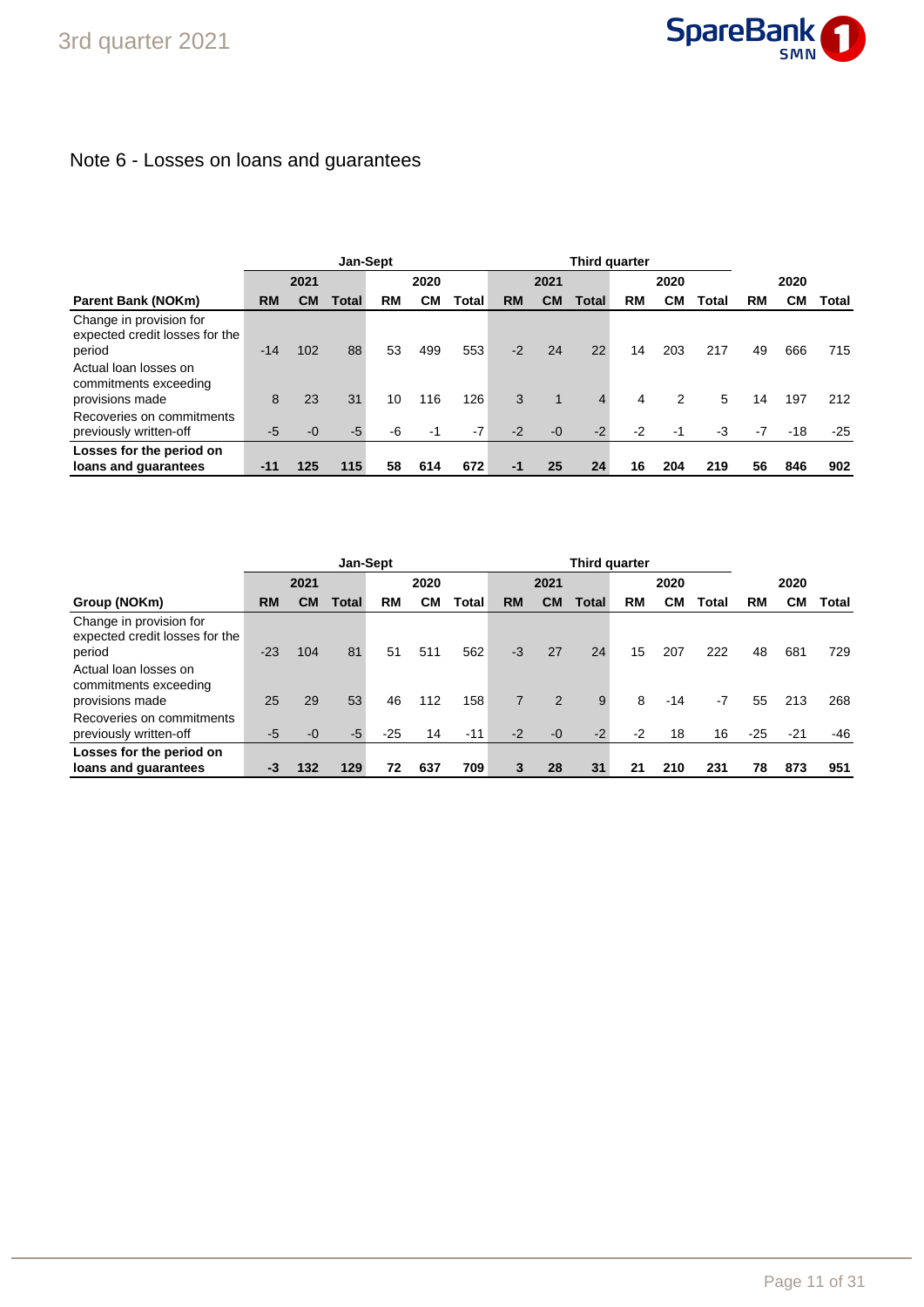

## Note 7 - Losses

|                                                              |          |                        | <b>Net</b>                |            |
|--------------------------------------------------------------|----------|------------------------|---------------------------|------------|
| <b>Parent Bank (NOKm)</b>                                    | 1 Jan 21 | Change in<br>provision | write-offs<br>/recoveries | 30 Sept 21 |
|                                                              |          |                        |                           |            |
| Loans as amortised cost- CM                                  | 1.377    | 102                    | -19                       | 1,459      |
| Loans as amortised cost-RM                                   | 35       | 8                      | -9                        | 33         |
| Loans at fair value over OCI-RM                              | 147      | $-21$                  |                           | 126        |
| Loans at fair value over OCI- CM                             | $\Omega$ | 0                      |                           |            |
| Provision for expected credit losses on loans and quarantees | 1.559    | 88                     | -29                       | 1,619      |
| <b>Presented as</b>                                          |          |                        |                           |            |
| Provision for loan losses                                    | 1.446    | 89                     | $-29$                     | 1,506      |
| Other debt- provisons                                        | 81       |                        |                           | 82         |
| Other comprehensive income - fair value adjustment           | 32       | -1                     |                           | 31         |

|                                                              |          | Change in | <b>Net</b><br>write-offs |            |
|--------------------------------------------------------------|----------|-----------|--------------------------|------------|
| <b>Parent Bank (NOKm)</b>                                    | 1 Jan 20 | provision | /recoveries              | 30 Sept 20 |
| Loans as amortised cost- CM                                  | 916      | 575       | $-116$                   | 1.374      |
| Loans as amortised cost-RM                                   | 34       | 8         | $-10$                    | 32         |
| Loans at fair value over OCI-RM                              | 109      | 46        |                          | 155        |
| Loans at fair value over OCI- CM                             |          | -1        |                          | 0          |
| Provision for expected credit losses on loans and quarantees | 1.060    | 627       | $-126$                   | 1,561      |
| <b>Presented as</b>                                          |          |           |                          |            |
| Provision for loan losses                                    | 937      | 577       | $-126$                   | 1.388      |
| Other debt- provisons                                        | 100      | 43        |                          | 143        |
| Other comprehensive income - fair value adjustment           | 23       |           |                          | 30         |

|                                                              |          |                        | <b>Net</b>                |           |
|--------------------------------------------------------------|----------|------------------------|---------------------------|-----------|
| <b>Parent Bank (NOKm)</b>                                    | 1 Jan 20 | Change in<br>provision | write-offs<br>/recoveries | 31 Dec 20 |
| Loans as amortised cost- CM                                  | 916      | 667                    | $-206$                    | 1.377     |
| Loans as amortised cost- RM                                  | 34       | 12                     | $-11$                     | 35        |
| Loans at fair value over OCI-RM                              | 109      | 38                     |                           | 147       |
| Loans at fair value over OCI- CM                             |          | -1                     |                           | 0         |
| Provision for expected credit losses on loans and guarantees | 1.060    | 715                    | $-217$                    | 1,559     |
| <b>Presented as</b>                                          |          |                        |                           |           |
| Provision for loan losses                                    | 937      | 725                    | $-217$                    | 1,446     |
| Other debt- provisons                                        | 100      | -19                    |                           | 81        |
| Other comprehensive income - fair value adjustment           | 23       | 9                      |                           | 32        |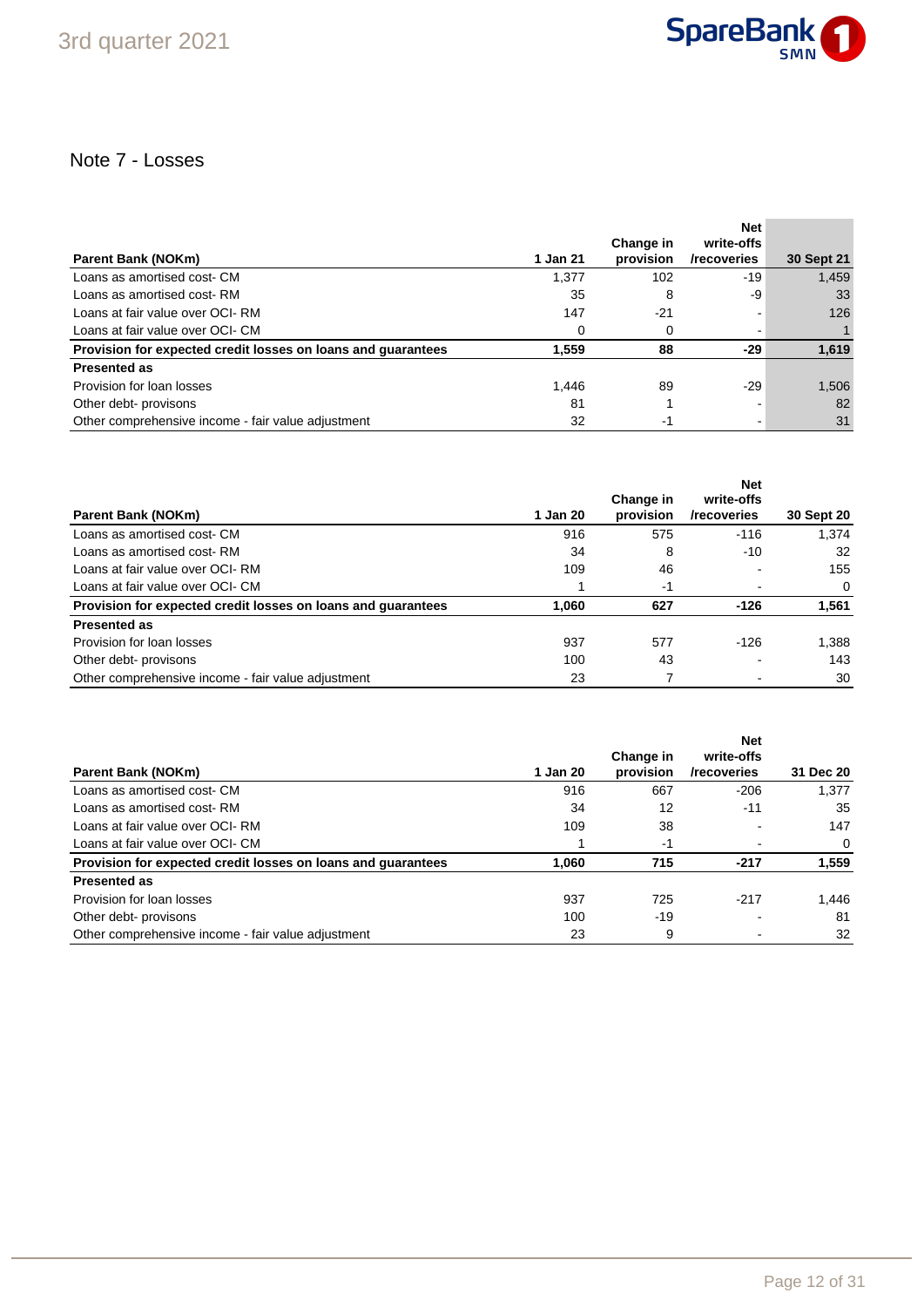

| Group (NOKm)                                                 | 1 Jan 21 | Change in<br>provision | <b>Net</b><br>write-offs<br>/recoveries | 30 Sept 21 |
|--------------------------------------------------------------|----------|------------------------|-----------------------------------------|------------|
| Loans as amortised cost- CM                                  | 1,421    | 103                    | -20                                     | 1,503      |
| Loans as amortised cost-RM                                   | 62       | -2                     | -9                                      | 51         |
| Loans at fair value over OCI-RM                              | 147      | $-21$                  |                                         | 126        |
| Loans at fair value over OCI- CM                             | $\Omega$ |                        |                                         |            |
| Provision for expected credit losses on loans and guarantees | 1,630    | 81                     | -30                                     | 1,680      |
| <b>Presented as</b>                                          |          |                        |                                         |            |
| Provision for loan losses                                    | 1.517    | 81                     | $-30$                                   | 1,568      |
| Other debt- provisons                                        | 81       |                        |                                         | 82         |
| Other comprehensive income - fair value adjustment           | 32       | -1                     |                                         | 31         |

|                                                              |          |                        | <b>Net</b>                |            |
|--------------------------------------------------------------|----------|------------------------|---------------------------|------------|
| Group (NOKm)                                                 | 1 Jan 20 | Change in<br>provision | write-offs<br>/recoveries | 30 Sept 20 |
| Loans as amortised cost- CM                                  | 948      | 588                    | $-119$                    | 1.417      |
| Loans as amortised cost-RM                                   | 63       | 6                      | $-10$                     | 58         |
| Loans at fair value over OCI-RM                              | 109      | 46                     |                           | 155        |
| Loans at fair value over OCI- CM                             |          | -1                     |                           | 0          |
| Provision for expected credit losses on loans and guarantees | 1,121    | 639                    | $-130$                    | 1,630      |
| <b>Presented as</b>                                          |          |                        |                           |            |
| Provision for loan losses                                    | 998      | 588                    | $-130$                    | 1,457      |
| Other debt- provisons                                        | 100      | 43                     |                           | 143        |
| Other comprehensive income - fair value adjustment           | 23       |                        |                           | 30         |

| Group (NOKm)                                                 | 1 Jan 20 | Change in<br>provision | <b>Net</b><br>write-offs<br>/recoveries | 31 Dec 20 |
|--------------------------------------------------------------|----------|------------------------|-----------------------------------------|-----------|
| Loans as amortised cost- CM                                  | 948      | 682                    | $-209$                                  | 1.421     |
| Loans as amortised cost-RM                                   | 63       | 10                     | $-11$                                   | 62        |
| Loans at fair value over OCI-RM                              | 109      | 38                     |                                         | 147       |
| Loans at fair value over OCI- CM                             |          | -1                     |                                         | $\Omega$  |
| Provision for expected credit losses on loans and guarantees | 1.121    | 729                    | $-220$                                  | 1,630     |
| <b>Presented as</b>                                          |          |                        |                                         |           |
| Provision for loan losses                                    | 998      | 739                    | $-220$                                  | 1.517     |
| Other debt- provisons                                        | 100      | $-19$                  |                                         | 81        |
| Other comprehensive income - fair value adjustment           | 23       | 9                      |                                         | 32        |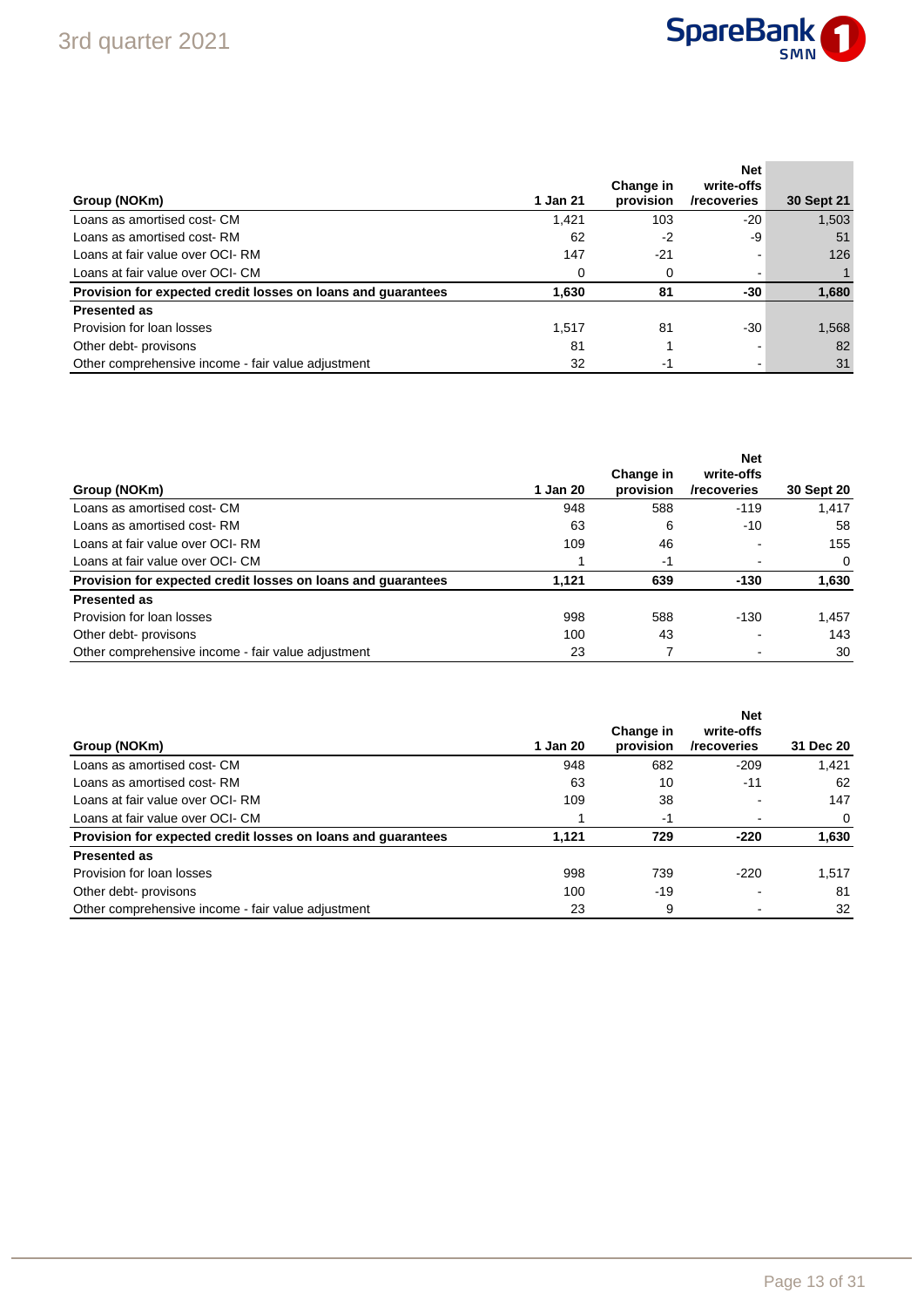

### **Accrual for losses on loans**

|                                      | 30 Sept 2021 |                          |              |          |                      |                | 30 Sept 2020    |                | 31 Dec 2020          |       |                 |                |
|--------------------------------------|--------------|--------------------------|--------------|----------|----------------------|----------------|-----------------|----------------|----------------------|-------|-----------------|----------------|
| <b>Parent Bank (NOKm)</b>            | Stage 1      | Stage 2 Stage 3          |              |          | <b>Total Stage 1</b> |                | Stage 2 Stage 3 |                | <b>Total Stage 1</b> |       | Stage 2 Stage 3 | <b>Total</b>   |
| <b>Retail market</b>                 |              |                          |              |          |                      |                |                 |                |                      |       |                 |                |
| Opening balance                      | 35           | 97                       | 47           | 180      | 25                   | 73             | 45              | 143            | 25                   | 73    | 45              | 143            |
| Transfer to (from) stage 1           | 22           | $-22$                    | $-0$         |          | 13                   | $-13$          | $-0$            | $\blacksquare$ | 14                   | $-13$ | $-0$            |                |
| Transfer to (from) stage 2           | $-2$         | $\overline{2}$           | -0           |          | $-2$                 | 2              | -0              |                | -1                   | 2     | -0              |                |
| Transfer to (from) stage 3           | $-0$         | $-4$                     | 5            |          | -0                   | $-3$           | 4               |                | $-0$                 | $-3$  | 3               |                |
| Net remeasurement of loss allowances | $-22$        | 25                       | $-5$         | $-2$     | $-16$                | 12             | 9               | 5              | $-17$                | 12    | 9               | 5              |
| Originations or purchases            | 14           | 11                       | $\mathbf{1}$ | 26       | 12                   | 8              | $\Omega$        | 20             | 13                   | 13    | 0               | 26             |
| Derecognitions                       | $-10$        | $-26$                    | $-3$         | $-38$    | $-7$                 | $-18$          | $-2$            | $-26$          | -8                   | $-23$ | $-2$            | $-33$          |
| Changes due to changed input         |              |                          |              |          |                      |                |                 |                |                      |       |                 |                |
| assumptions                          | 1            | $-1$                     |              | $\Omega$ | 8                    | 44             | $-0$            | 52             | 10                   | 38    | $\overline{2}$  | 50             |
| Actual loan losses                   |              | $\overline{\phantom{a}}$ | -9           | -9       |                      |                | $-10$           | $-10$          |                      |       | $-11$           | $-11$          |
| Closing balance                      | 37           | 83                       | 36           | 156      | 34                   | 105            | 45              | 184            | 35                   | 97    | 47              | 180            |
| <b>Corporate Market</b>              |              |                          |              |          |                      |                |                 |                |                      |       |                 |                |
| Opening balance                      | 88           | 387                      | 823          | 1,299    | 66                   | 210            | 540             | 816            | 66                   | 210   | 540             | 816            |
| Transfer to (from) stage 1           | 11           | $-11$                    |              |          | 10                   | $-10$          | -0              |                | 14                   | $-14$ | $-0$            | $\blacksquare$ |
| Transfer to (from) stage 2           | $-3$         | 3                        |              |          | $-5$                 | 5              | -0              |                | $-4$                 | 4     | -0              |                |
| Transfer to (from) stage 3           | $-2$         | $-26$                    | 28           |          | -0                   | -1             |                 |                | $-0$                 | -1    |                 |                |
| Net remeasurement of loss allowances | $-20$        | 14                       | 102          | 97       | 3                    | 66             | 393             | 462            | $-2$                 | 72    | 486             | 556            |
| Originations or purchases            | 23           | 19                       | 112          | 154      | 39                   | 33             | 1               | 74             | 45                   | 99    | 1               | 144            |
| Derecognitions                       | $-16$        | $-141$                   | $-1$         | $-159$   | $-25$                | $-47$          | -1              | $-72$          | $-30$                | $-96$ | $-1$            | $-127$         |
| Changes due to changed input         |              |                          |              |          |                      |                |                 |                |                      |       |                 |                |
| assumptions                          |              | 9                        |              | 11       | $-16$                | 88             | 0               | 71             | $-0$                 | 113   | 2               | 115            |
| Actual loan losses                   |              |                          | $-19$        | $-19$    | $\qquad \qquad$      | $\blacksquare$ | $-116$          | $-116$         |                      |       | $-206$          | $-206$         |
| Closing balance                      | 83           | 253                      | 1,045        | 1,381    | 72                   | 344            | 819             | 1,235          | 88                   | 387   | 823             | 1,299          |
| <b>Total accrual for loan losses</b> | 120          | 337                      | 1,080        | 1,537    | 106                  | 449            | 864             | 1,419          | 123                  | 484   | 870             | 1,478          |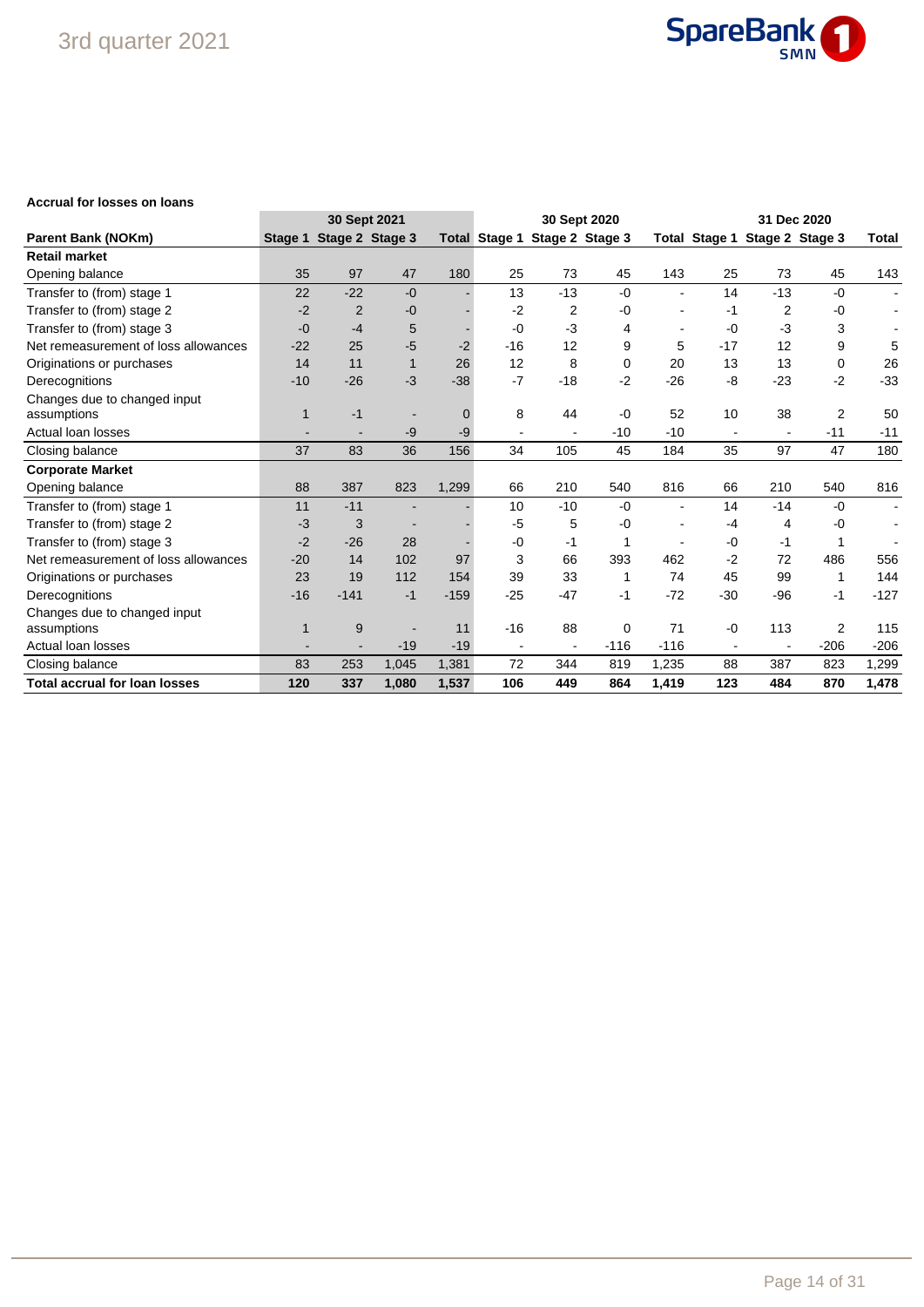

|                                      |         | 30 Sept 2021             |       |        |                |       | 30 Sept 2020                  |                          | 31 Dec 2020              |                               |        |                |
|--------------------------------------|---------|--------------------------|-------|--------|----------------|-------|-------------------------------|--------------------------|--------------------------|-------------------------------|--------|----------------|
| Group (NOKm)                         | Stage 1 | Stage 2 Stage 3          |       |        |                |       | Total Stage 1 Stage 2 Stage 3 |                          |                          | Total Stage 1 Stage 2 Stage 3 |        | Total          |
| <b>Retail market</b>                 |         |                          |       |        |                |       |                               |                          |                          |                               |        |                |
| Opening balance                      | 42      | 107                      | 58    | 207    | 32             | 84    | 56                            | 172                      | 32                       | 84                            | 56     | 172            |
| Transfer to (from) stage 1           | 23      | $-23$                    | $-0$  |        | 15             | $-14$ | $-0$                          | ÷                        | 14                       | $-13$                         | $-0$   |                |
| Transfer to (from) stage 2           | $-3$    | 3                        | $-0$  |        | $-2$           | 3     | $-1$                          |                          | $\mathbf 0$              | $-0$                          | $-0$   |                |
| Transfer to (from) stage 3           | $-0$    | $-5$                     | 6     |        | $-0$           | $-5$  | 5                             |                          | $-1$                     | $-2$                          | 3      |                |
| Net remeasurement of loss allowances | $-23$   | 27                       | $-2$  |        | $-17$          | 15    | 14                            | 12                       | $-17$                    | 11                            | 11     | 5              |
| Originations or purchases            | 16      | 13                       | 3     | 32     | 14             | 10    | -1                            | 25                       | 12                       | 15                            | 5      | 31             |
| Derecognitions                       | $-12$   | $-30$                    | $-8$  | $-49$  | $-8$           | $-20$ | - 9                           | $-37$                    | $-6$                     | $-20$                         | 1      | $-25$          |
| Changes due to changed input         |         |                          |       |        |                |       |                               |                          |                          |                               |        |                |
| assumptions                          | $-0$    | $-2$                     | $-5$  | $-7$   | 6              | 43    | $-0$                          | 49                       | $\overline{7}$           | 33                            | $-6$   | 35             |
| Actual loan losses                   |         | $\overline{\phantom{a}}$ | $-9$  | $-9$   | $\overline{a}$ |       | $-10$                         | $-10$                    | $\overline{\phantom{a}}$ |                               | $-11$  | $-11$          |
| Closing balance                      | 43      | 90                       | 41    | 174    | 41             | 115   | 54                            | 210                      | 42                       | 107                           | 58     | 207            |
| <b>Corporate Market</b>              |         |                          |       |        |                |       |                               |                          |                          |                               |        |                |
| Opening balance                      | 98      | 399                      | 845   | 1,342  | 71             | 217   | 560                           | 849                      | 71                       | 218                           | 560    | 849            |
| Transfer to (from) stage 1           | 16      | $-16$                    | $-0$  |        | 12             | $-12$ | $-0$                          | $\overline{\phantom{0}}$ | 14                       | $-14$                         | $-0$   | $\blacksquare$ |
| Transfer to (from) stage 2           | $-4$    | $\overline{4}$           | $-0$  |        | $-5$           | 5     | $-0$                          |                          | $-2$                     | 2                             | - 0    |                |
| Transfer to (from) stage 3           | $-2$    | $-27$                    | 29    |        | $-0$           | $-1$  | 1                             |                          | $-1$                     | $\Omega$                      |        |                |
| Net remeasurement of loss allowances | $-23$   | 17                       | 108   | 102    | 6              | 69    | 392                           | 468                      | $-2$                     | 72                            | 484    | 555            |
| Originations or purchases            | 26      | 20                       | 113   | 159    | 42             | 36    | 8                             | 85                       | 46                       | 103                           | 3      | 151            |
| Derecognitions                       | $-17$   | $-143$                   | $-2$  | $-162$ | $-25$          | $-47$ | $-2$                          | $-75$                    | $-26$                    | $-93$                         | 10     | $-109$         |
| Changes due to changed input         |         |                          |       |        |                |       |                               |                          |                          |                               |        |                |
| assumptions                          | $-1$    | 8                        | $-2$  | 4      | $-17$          | 87    | $-2$                          | 68                       | $-2$                     | 111                           | - 4    | 106            |
| Actual loan losses                   |         |                          | $-20$ | $-20$  |                |       | $-119$                        | $-119$                   | $\overline{\phantom{a}}$ | $\overline{\phantom{0}}$      | $-209$ | $-209$         |
| Closing balance                      | 92      | 263                      | 1,069 | 1,425  | 83             | 355   | 839                           | 1,277                    | 98                       | 399                           | 845    | 1,342          |
| <b>Total accrual for loan losses</b> | 136     | 353                      | 1,110 | 1,599  | 124            | 470   | 893                           | 1,487                    | 140                      | 507                           | 902    | 1,549          |

### **Accrual for losses on guarantees and unused credit lines**

|                                      | 30 Sept 2021 |                |                 |                 | 30 Sept 2020         |       |                          |                | 31 Dec 2020 |                               |      |                |
|--------------------------------------|--------------|----------------|-----------------|-----------------|----------------------|-------|--------------------------|----------------|-------------|-------------------------------|------|----------------|
| Parent Bank and Group (NOKm)         | Stage 1      |                | Stage 2 Stage 3 |                 | <b>Total Stage 1</b> |       | Stage 2 Stage 3          |                |             | Total Stage 1 Stage 2 Stage 3 |      | Total          |
| Opening balance                      | 27           | 50             | 4               | 81              | 14                   | 29    | 57                       | 100            | 14          | 29                            | 57   | 100            |
| Transfer to (from) stage 1           | 5            | $-5$           | $-0$            |                 | 2                    | $-2$  | $-0$                     |                | 2           | $-2$                          | - 0  | $\blacksquare$ |
| Transfer to (from) stage 2           | $-6$         | 6              |                 |                 | -0                   | 0     | $-0$                     | $\blacksquare$ | $-0$        | 0                             | $-0$ |                |
| Transfer to (from) stage 3           | $-0$         | $-1$           |                 |                 | $-0$                 | $-0$  | 0                        |                | - 0         | $-0$                          | 0    |                |
| Net remeasurement of loss allowances | $-7$         | $\overline{7}$ | $-2$            | $-2$            | $-11$                | $-24$ | $-0$                     | $-35$          | 2           | 16                            | - 54 | $-36$          |
| Originations or purchases            | 8            | 3              | $\overline{0}$  | 10 <sup>1</sup> |                      |       | $\overline{\phantom{0}}$ |                | 11          | 8                             | 0    | 19             |
| Derecognitions                       | $-5$         | $-4$           | $-0$            | $-9$            | $-4$                 | -3    | $-0$                     | $-7$           | $-5$        | $-13$                         | - 0  | $-19$          |
| Changes due to changed input         |              |                |                 |                 |                      |       |                          |                |             |                               |      |                |
| assumptions                          | $\Omega$     |                |                 |                 | 18                   | 68    | $\Omega$                 | 87             | 3           | 12                            | 0    | 16             |
| <b>Closing balance</b>               | 22           | 57             | 3               | 82              | 18                   | 68    | 56                       | 143            | 27          | 50                            | 4    | 81             |
| Of which                             |              |                |                 |                 |                      |       |                          |                |             |                               |      |                |
| Retail market                        |              |                |                 |                 |                      |       |                          |                |             |                               |      |                |
| Corporate Market                     |              |                |                 | 79              |                      |       |                          | 140            |             |                               |      | 79             |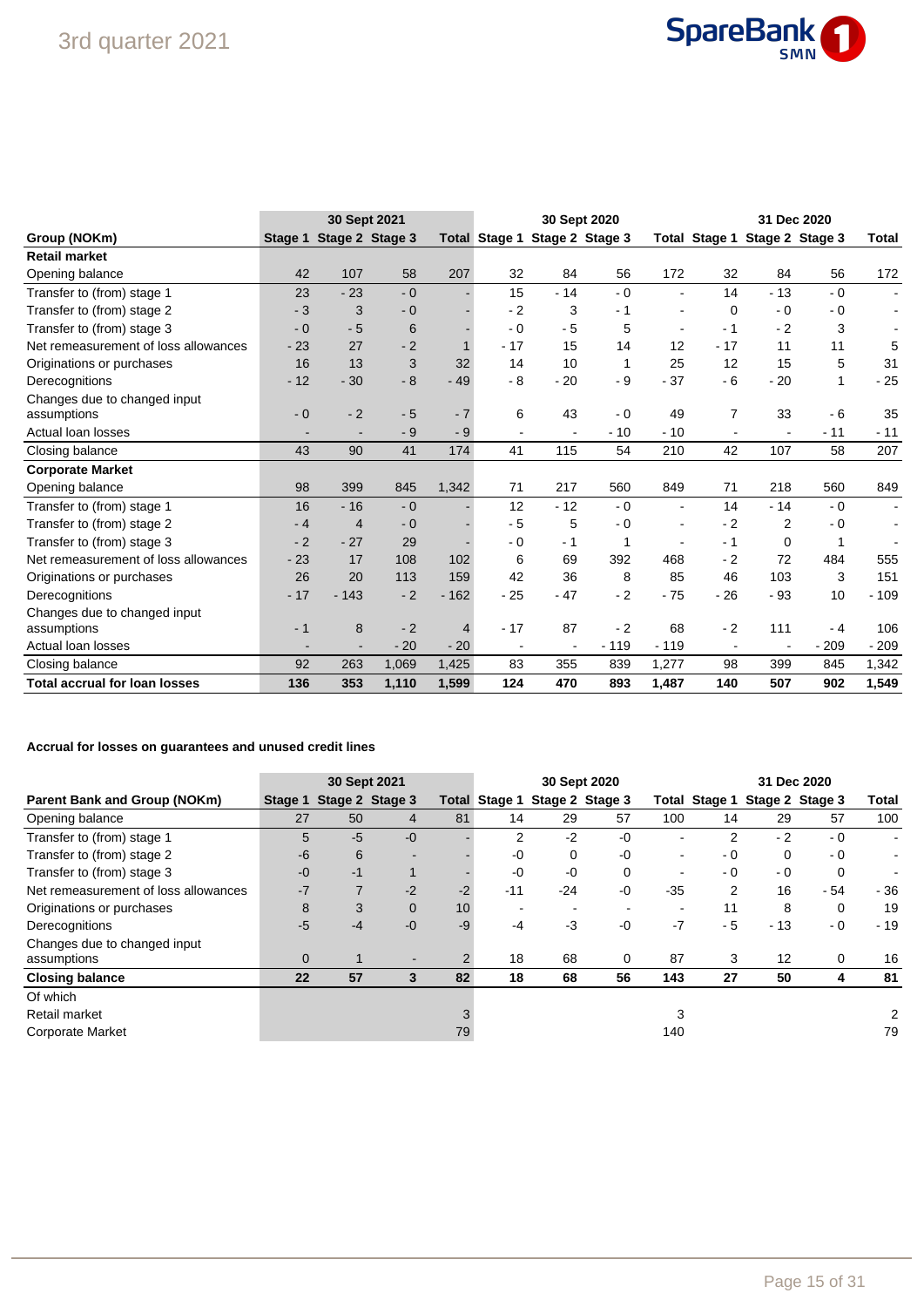

|                          |                | 30 Sept 2021 |                 |                | 30 Sept 2020         |          |                 |       | 31 Dec 2020    |                         |                |       |
|--------------------------|----------------|--------------|-----------------|----------------|----------------------|----------|-----------------|-------|----------------|-------------------------|----------------|-------|
| Parent Bank (NOKm)       | Stage 1        |              | Stage 2 Stage 3 |                | <b>Total Stage 1</b> |          | Stage 2 Stage 3 | Total |                | Stage 1 Stage 2 Stage 3 |                | Total |
| Agriculture and forestry | $\overline{2}$ | 31           | 3               | 36             | 2                    | 32       | 5               | 39    | 2              | 34                      | 5              | 41    |
| Fisheries and hunting    |                | $\Omega$     | 0               | 8              | 6                    |          | 0               | 7     | 6              | 2                       |                | 8     |
| Sea farming industries   |                | $\Omega$     | $\mathbf 0$     | $\overline{2}$ | $\overline{2}$       | $\Omega$ | 3               | 5     | $\overline{2}$ | $\Omega$                | 3              | 5     |
| Manufacturing            | $\overline{7}$ | 25           | 14              | 46             | 5                    | 18       | $\overline{2}$  | 26    | 8              | 25                      | $\overline{2}$ | 35    |
| Construction, power      |                |              |                 |                |                      |          |                 |       |                |                         |                |       |
| and water supply         | 12             | 12           | 22              | 46             | 10                   | 12       | 17              | 39    | 11             | 27                      | 17             | 55    |
| Retail trade, hotels and |                |              |                 |                |                      |          |                 |       |                |                         |                |       |
| restaurants              | $\overline{7}$ | 28           | 9               | 44             | 9                    | 9        | 5               | 23    | 10             | 30                      | 17             | 58    |
| Maritime sector          | 14             | 122          | 730             | 866            | 6                    | 229      | 619             | 855   | 10             | 180                     | 614            | 804   |
| Property management      | 18             | 47           | 35              | 100            | 17                   | 42       | 42              | 101   | 20             | 56                      | 38             | 114   |
| <b>Business services</b> | 11             | 15           | 223             | 249            | 9                    | 21       | 138             | 168   | 12             | 56                      | 142            | 210   |
| Transport and other      |                |              |                 |                |                      |          |                 |       |                |                         |                |       |
| services                 | 7              | 8            | 10              | 25             | 7                    | 10       | $\overline{2}$  | 19    | 8              | 10                      | $\overline{2}$ | 19    |
| Public administration    | 0              |              |                 | $\Omega$       | 0                    |          |                 | 0     | $\Omega$       |                         |                | 0     |
| Other sectors            | $\Omega$       | $\Omega$     |                 |                | 0                    | 0        |                 | 0     | $\Omega$       | $\Omega$                |                | 0     |
| Wage earners             | $\overline{2}$ | 47           | 32              | 82             | 3                    | 73       | 30              | 106   | 2              | 65                      | 31             | 97    |
| Total provision for      |                |              |                 |                |                      |          |                 |       |                |                         |                |       |
| losses on loans          | 89             | 337          | 1,080           | 1,506          | 75                   | 449      | 864             | 1,388 | 91             | 484                     | 870            | 1,446 |
| loan loss allowance on   |                |              |                 |                |                      |          |                 |       |                |                         |                |       |
| loans at FVOCI           | 31             |              |                 | 31             | 30                   |          |                 | 30    | 32             |                         |                | 32    |
| Total Ioan Ioss          |                |              |                 |                |                      |          |                 |       |                |                         |                |       |
| allowance                | 120            | 337          | 1,080           | 1,537          | 106                  | 449      | 864             | 1,419 | 123            | 484                     | 870            | 1,478 |

### **Provision for credit losses specified by industry**

|                          |                | 30 Sept 2021 |                 |          | 30 Sept 2020<br>31 Dec 2020 |     |                 |                |                               |          |                |                |
|--------------------------|----------------|--------------|-----------------|----------|-----------------------------|-----|-----------------|----------------|-------------------------------|----------|----------------|----------------|
| Group (NOKm)             | Stage 1        |              | Stage 2 Stage 3 |          | <b>Total Stage 1</b>        |     | Stage 2 Stage 3 |                | Total Stage 1 Stage 2 Stage 3 |          |                | Total          |
| Agriculture and forestry | 3              | 32           | 4               | 39       | 3                           | 34  | 5               | 42             | 3                             | 36       | 5              | 44             |
| Fisheries and hunting    |                | $\Omega$     | 0               | 8        | 6                           |     | 0               |                | 6                             | 2        |                | 8              |
| Sea farming industries   | $\overline{2}$ |              | 0               | 3        | 2                           |     | 3               | 6              | 3                             |          | 3              | 6              |
| Manufacturing            | 9              | 27           | 20              | 56       | 6                           | 21  | 7               | 34             | 10                            | 27       | $\overline{7}$ | 44             |
| Construction, power      |                |              |                 |          |                             |     |                 |                |                               |          |                |                |
| and water supply         | 15             | 15           | 25              | 54       | 13                          | 15  | 22              | 50             | 13                            | 31       | 20             | 64             |
| Retail trade, hotels and |                |              |                 |          |                             |     |                 |                |                               |          |                |                |
| restaurants              | 8              | 28           | 11              | 47       | 10                          | 10  | 6               | 26             | 12                            | 31       | 19             | 62             |
| Maritime sector          | 14             | 122          | 730             | 866      | 6                           | 229 | 619             | 855            | 10                            | 180      | 614            | 804            |
| Property management      | 18             | 48           | 36              | 101      | 17                          | 42  | 42              | 102            | 20                            | 56       | 39             | 115            |
| <b>Business services</b> | 12             | 16           | 226             | 255      | 10                          | 22  | 139             | 171            | 13                            | 57       | 143            | 213            |
| Transport and other      |                |              |                 |          |                             |     |                 |                |                               |          |                |                |
| services                 | 9              | 10           | 21              | 40       | 9                           | 12  | 12              | 32             | 10                            | 12       | 10             | 32             |
| Public administration    | $\Omega$       |              | $\Omega$        | $\Omega$ | 0                           |     |                 | 0              | $\mathbf 0$                   |          |                | $\Omega$       |
| Other sectors            | $\Omega$       | $\Omega$     |                 |          | $\overline{c}$              | 0   | 0               | $\overline{2}$ | $\Omega$                      | $\Omega$ | 2              | $\overline{2}$ |
| Wage earners             | 7              | 53           | 36              | 97       | 9                           | 82  | 39              | 130            | 7                             | 73       | 41             | 122            |
| Total provision for      |                |              |                 |          |                             |     |                 |                |                               |          |                |                |
| losses on loans          | 105            | 353          | 1,110           | 1,568    | 94                          | 470 | 893             | 1,457          | 108                           | 507      | 902            | 1,517          |
| loan loss allowance on   |                |              |                 |          |                             |     |                 |                |                               |          |                |                |
| loans at FVOCI           | 31             |              |                 | 31       | 30                          |     |                 | 30             | 32                            |          |                | 32             |
| <b>Total loan loss</b>   |                |              |                 |          |                             |     |                 |                |                               |          |                |                |
| allowance                | 136            | 353          | 1,110           | 1,599    | 124                         | 470 | 893             | 1,487          | 140                           | 507      | 902            | 1,549          |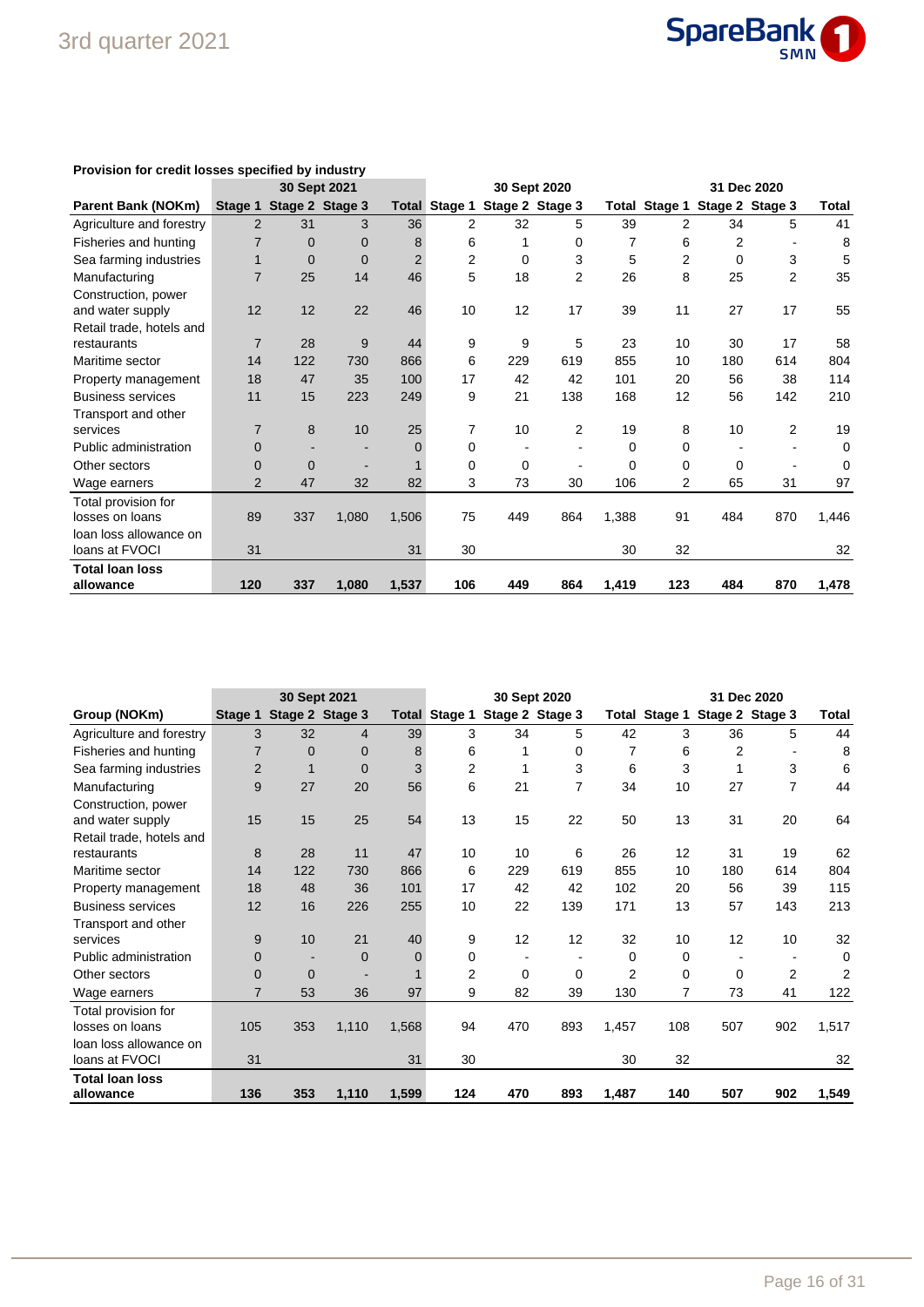

## Note 8 - Gross loans

|                                               |              | 30 Sept 2021            |        |                       |             |                               | 30 Sept 2020 |                       | 31 Dec 2020   |                 |        |               |
|-----------------------------------------------|--------------|-------------------------|--------|-----------------------|-------------|-------------------------------|--------------|-----------------------|---------------|-----------------|--------|---------------|
| <b>Parent Bank (NOKm)</b>                     |              | Stage 1 Stage 2 Stage 3 |        |                       |             | Total Stage 1 Stage 2 Stage 3 |              |                       | Total Stage 1 | Stage 2 Stage 3 |        | Total         |
| <b>Retail Market</b>                          |              |                         |        |                       |             |                               |              |                       |               |                 |        |               |
| Opening balance                               | 73,297       | 4,430                   | 381    | 78,108                | 69,045      | 5,129                         | 487          | 74,661                | 69,045        | 5,129           | 487    | 74,661        |
| Transfer to stage 1                           | 1,216        | $-1,212$                | $-4$   |                       | 1,048       | $-1,018$                      | $-30$        | $\blacksquare$        | 1,050         | $-1,019$        | $-31$  |               |
| Transfer to stage 2                           | $-1,009$     | 1,012                   | $-3$   |                       | $-1,398$    | 1,465                         | $-67$        | ÷,                    | $-1,433$      | 1,470           | $-38$  |               |
| Transfer to stage 3                           | $-50$        | $-77$                   | 127    |                       | $-24$       | $-61$                         | 85           |                       | $-30$         | $-47$           | 77     |               |
| Net increase/decrease                         |              |                         |        |                       |             |                               |              |                       |               |                 |        |               |
| amount existing loans                         | $-2,228$     | $-72$                   | $-20$  | $-2,319$              | $-1,793$    | $-111$                        | 5            | $-1,899$              | $-2,093$      | $-136$          | $-7$   | $-2,237$      |
| New loans                                     | 35,597       | 721                     | 70     | 36,388                | 43,184      | 1,054                         | 93           | 44.331                | 49,001        | 1,464           | 111    | 50,575        |
| Derecognitions                                | $-26,274$    | $-1,532$                | $-128$ | $-27,935$             | $-36,578$   | $-1,999$                      | $-156$       | $-38,733$             | $-42,243$     | $-2,429$        | $-196$ | $-44,867$     |
| Financial assets with                         |              |                         |        |                       |             |                               |              |                       |               |                 |        |               |
| actual loan losses                            | $\mathbf{0}$ | $-1$                    | $-16$  | $-17$                 | $-0$        | $-2$                          | $-18$        | $-20$                 | $-1$          | $-2$            | $-22$  | $-24$         |
| Closing balance                               | 80,549       | 3,268                   | 408    | 84,225                | 73,484      | 4,457                         | 399          | 78,340                | 73,297        | 4,430           | 381    | 78,108        |
| <b>Corporate Market</b>                       |              |                         |        |                       |             |                               |              |                       |               |                 |        |               |
| Opening balance                               | 35,587       | 5,979                   | 1,702  | 43,268                | 33,190      | 3,971                         | 1,470        | 38,632                | 33,190        | 3,971           | 1,470  | 38,632        |
| Transfer to stage 1                           | 414          | $-414$                  |        |                       | 484         | $-485$                        | 1            |                       | 521           | $-521$          | $-0$   |               |
| Transfer to stage 2                           | $-690$       | 690                     | $-0$   |                       | $-2,791$    | 2,813                         | $-22$        |                       | $-2,605$      | 2,614           | -9     |               |
| Transfer to stage 3                           | $-16$        | $-594$                  | 609    |                       | $-79$       | $-96$                         | 176          |                       | $-70$         | $-685$          | 754    |               |
| Net increase/decrease                         |              |                         |        |                       |             |                               |              |                       |               |                 |        |               |
| amount existing loans                         | $-963$       | $-162$                  | $-27$  | $-1,152$              | $-1,949$    | $-228$                        | 216          | $-1.961$              | $-1,541$      | $-208$          | 38     | $-1,711$      |
| New loans                                     | 9,799        | 110                     | 1,305  | 11,214                | 13,123      | 1,002                         | 296          | 14,421                | 17,141        | 1,672           | 328    | 19,141        |
| Derecognitions                                | $-6,431$     | $-745$                  | $-711$ | $-7,888$              | $-8,053$    | $-532$                        | $-371$       | $-8,957$              | $-11,046$     | $-753$          | $-862$ | $-12,662$     |
| Financial assets with                         |              |                         |        |                       |             |                               |              |                       |               |                 |        |               |
| actual loan losses                            | $\mathbf{0}$ | $\mathbf{0}$            | $-21$  | $-21$                 | $\mathbf 0$ | $-111$                        | $-12$        | $-123$                | $-2$          | $-111$          | $-19$  | $-132$        |
| Closing balance                               | 37,699       | 4,865                   | 2,856  | 45,420                | 33,924      | 6,333                         | 1,755        | 42,012                | 35,587        | 5,979           | 1,702  | 43,268        |
|                                               |              |                         |        |                       |             |                               |              |                       |               |                 |        |               |
| Fixed interest loans at<br><b>FV</b>          | 4,367        |                         |        | 4,367                 | 4,324       |                               |              | 4,324                 | 4,285         |                 |        | 4,285         |
| Total gross loans at<br>the end of the period | 122,615      | 8,133                   |        | 3,264 134,013 111,732 |             | 10,791                        |              | 2,154 124,677 113,169 |               | 10,409          |        | 2,083 125,660 |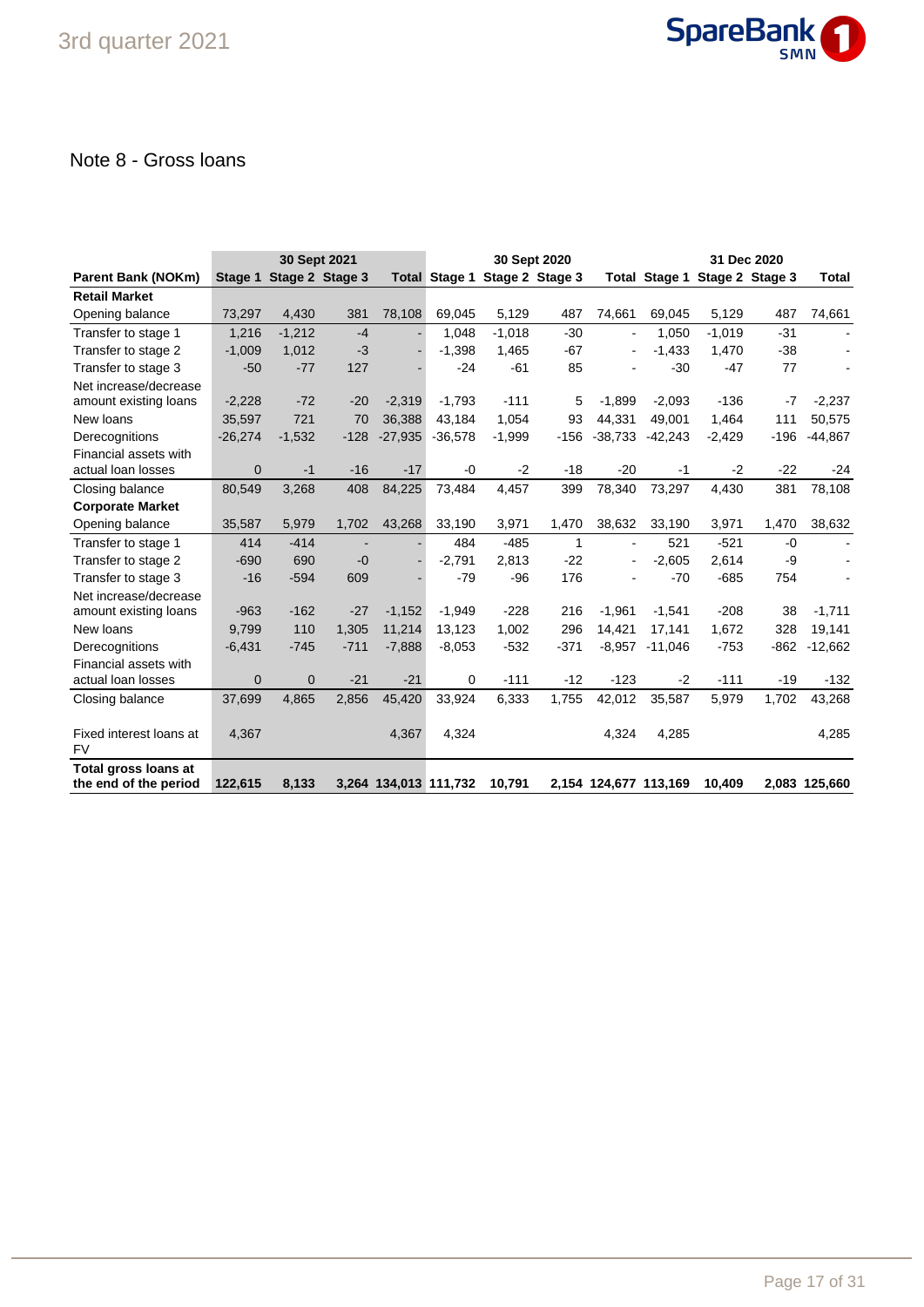

|                         |           | 30 Sept 2021    |        |           |                       |                               | 30 Sept 2020 |                       |           | 31 Dec 2020                   |        |                |
|-------------------------|-----------|-----------------|--------|-----------|-----------------------|-------------------------------|--------------|-----------------------|-----------|-------------------------------|--------|----------------|
| Group (NOKm)            | Stage 1   | Stage 2 Stage 3 |        |           |                       | Total Stage 1 Stage 2 Stage 3 |              |                       |           | Total Stage 1 Stage 2 Stage 3 |        | <b>Total</b>   |
| <b>Retail Market</b>    |           |                 |        |           |                       |                               |              |                       |           |                               |        |                |
| Opening balance         | 78,206    | 5,208           | 453    | 83,867    | 73,675                | 5,924                         | 570          | 80,169                | 73,675    | 5,924                         | 570    | 80,169         |
| Transfer to stage 1     | 1,418     | $-1,413$        | $-4$   |           | 1,244                 | $-1,211$                      | $-34$        | $\blacksquare$        | 1.260     | $-1,225$                      | $-35$  | $\blacksquare$ |
| Transfer to stage 2     | $-1,245$  | 1,253           | $-7$   |           | $-1.686$              | 1.767                         | $-81$        |                       | $-1,731$  | 1.785                         | $-54$  |                |
| Transfer to stage 3     | $-59$     | $-119$          | 178    |           | $-35$                 | $-106$                        | 141          |                       | $-44$     | $-89$                         | 133    |                |
| Net increase/decrease   |           |                 |        |           |                       |                               |              |                       |           |                               |        |                |
| amount existing loans   | $-2,254$  | $-106$          | $-29$  | $-2,388$  | $-1,824$              | $-156$                        | 1            | $-1,979$              | $-2,136$  | $-196$                        | $-15$  | $-2,346$       |
| New loans               | 37,915    | 892             | 74     | 38,881    | 45.169                | 1,210                         | 97           | 46.475                | 51,383    | 1,702                         | 119    | 53,204         |
| Derecognitions          | $-28,197$ | $-1,772$        | $-142$ | $-30,111$ | $-38,117$             | $-2,211$                      | $-200$       | $-40,529$             | $-43,512$ | $-2,624$                      | $-239$ | $-46,375$      |
| Financial assets with   |           |                 |        |           |                       |                               |              |                       |           |                               |        |                |
| actual loan losses      | $-0$      | $-1$            | $-16$  | $-17$     | $-0$                  | $-2$                          | $-18$        | $-20$                 | $-689$    | $-70$                         | $-25$  | $-784$         |
| Closing balanse         | 85,785    | 3,941           | 507    | 90,233    | 78,425                | 5,215                         | 477          | 84,117                | 78,206    | 5,208                         | 453    | 83,867         |
| <b>Corporate Market</b> |           |                 |        |           |                       |                               |              |                       |           |                               |        |                |
| Opening balance         | 38,107    | 6,587           | 1,802  | 46,496    | 35,466                | 4,426                         | 1,539        | 41,431                | 35,466    | 4,426                         | 1,539  | 41,431         |
| Transfer to stage 1     | 649       | $-646$          | $-3$   |           | 650                   | $-646$                        | $-4$         | $\blacksquare$        | 693       | $-690$                        | $-4$   |                |
| Transfer to stage 2     | $-985$    | 987             | $-3$   |           | $-3,021$              | 3,045                         | $-25$        |                       | $-2,897$  | 2,909                         | $-11$  |                |
| Transfer to stage 3     | $-26$     | $-617$          | 643    |           | $-117$                | $-115$                        | 231          |                       | $-107$    | $-695$                        | 801    |                |
| Net increase/decrease   |           |                 |        |           |                       |                               |              |                       |           |                               |        |                |
| amount existing loans   | $-480$    | $-198$          | $-33$  | $-711$    | $-1,882$              | $-269$                        | 213          | $-1,937$              | $-1,589$  | $-265$                        | 34     | $-1,819$       |
| New loans               | 10,685    | 179             | 1,306  | 12,170    | 13,949                | 1,156                         | 304          | 15,408                | 18,238    | 1,875                         | 349    | 20,462         |
| Derecognitions          | $-6,936$  | $-875$          | $-751$ | $-8,562$  | $-8,583$              | $-605$                        | $-391$       | $-9,579$              | $-11,287$ | $-815$                        | $-883$ | $-12,985$      |
| Financial assets with   |           |                 |        |           |                       |                               |              |                       |           |                               |        |                |
| actual loan losses      | $\Omega$  | $\mathbf{0}$    | $-21$  | $-21$     | 0                     | $-111$                        | $-12$        | $-123$                | $-410$    | $-159$                        | $-24$  | $-593$         |
| Balance at 31           | 41,014    | 5,416           | 2,941  | 49,372    | 36,462                | 6,881                         | 1,855        | 45,199                | 38,107    | 6,587                         | 1,802  | 46,496         |
| December                |           |                 |        |           |                       |                               |              |                       |           |                               |        |                |
| Closing balanse         |           |                 |        |           |                       |                               |              |                       |           |                               |        |                |
| Fixed interest loans at | 4,367     |                 |        | 4,367     | 4,324                 |                               |              | 4,324                 | 4,285     |                               |        | 4,285          |
| <b>FV</b>               |           |                 |        |           |                       |                               |              |                       |           |                               |        |                |
| Total gross loans at    |           |                 |        |           |                       |                               |              |                       |           |                               |        |                |
| the end of the period   | 131,166   | 9,357           |        |           | 3,448 143,972 119,212 | 12,097                        |              | 2,332 133,640 120,598 |           | 11,794                        |        | 2,255 134,648  |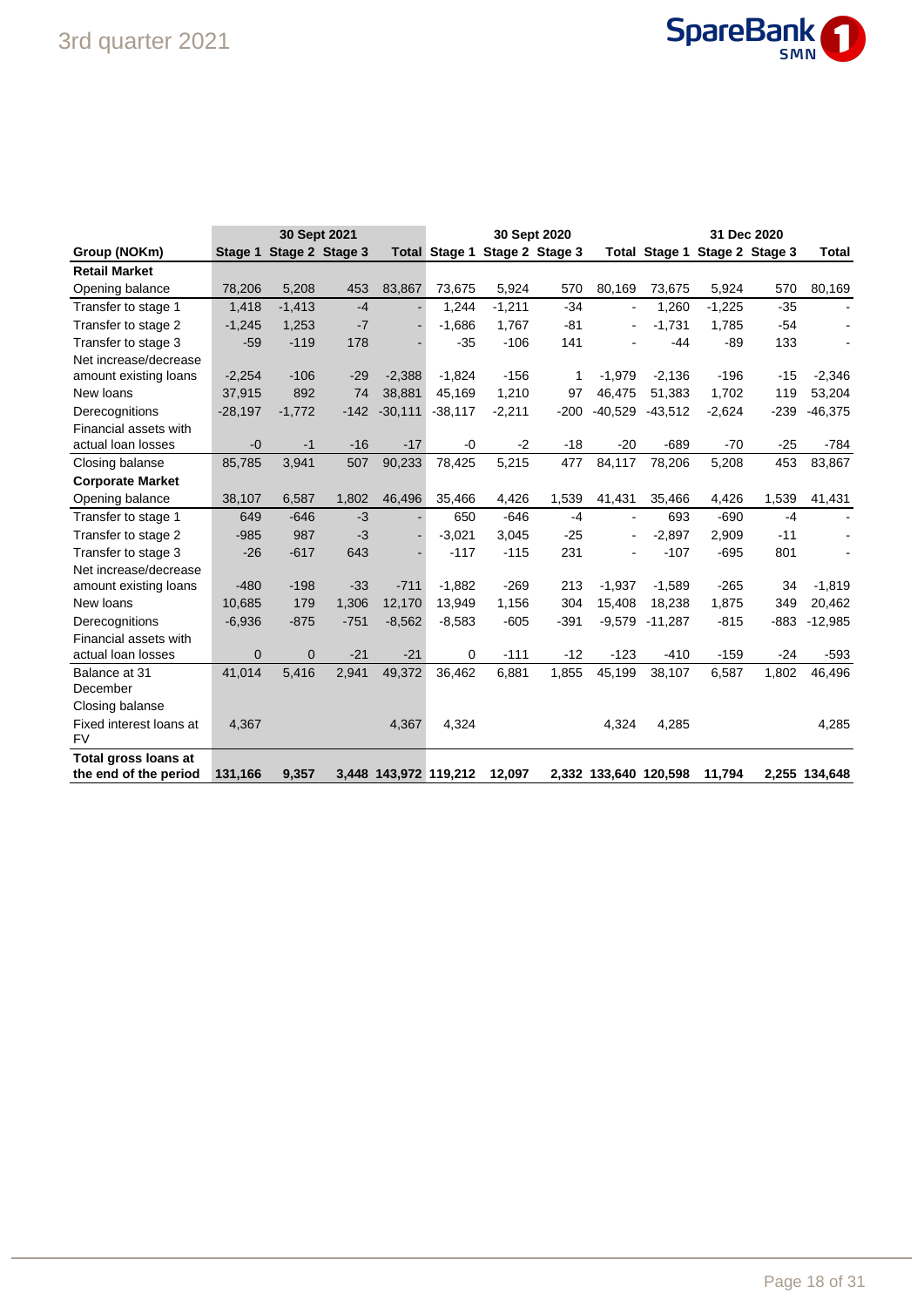

|             | <b>Parent Bank</b> |                     |                                              |              | Group        |             |
|-------------|--------------------|---------------------|----------------------------------------------|--------------|--------------|-------------|
| 31 Dec 2020 | 30 Sept 2020       | 30 Sept 2021 (NOKm) |                                              | 30 Sept 2021 | 30 Sept 2020 | 31 Dec 2020 |
| 2,269       | 2,374              |                     | 2,247 Agriculture and forestry               | 2,247        | 2,374        | 2,269       |
| 1,210       | 745                |                     | 964 Fisheries and hunting                    | 964          | 745          | 1,210       |
| 1,305       | 1,219              |                     | 915 Sea farming industries                   | 915          | 1.219        | 1,305       |
| 1.796       | 1,738              |                     | 2,297 Manufacturing                          | 2,297        | 1,738        | 1,796       |
| 3,799       | 3,510              |                     | 5,293 Construction, power and water supply   | 5,293        | 3,510        | 3,799       |
| 5,461       | 4,801              |                     | 5,436 Retail trade, hotels and restaurants   | 5,436        | 4,801        | 5,461       |
| 1,182       | 1,087              |                     | 1.102 Maritime sector                        | 1,102        | 1,087        | 1,182       |
| 5,821       | 6,411              |                     | 6,170 Property management                    | 6,112        | 6,340        | 5,750       |
| 9,286       | 8,775              |                     | 11,534 Business services                     | 11,534       | 8,775        | 9,286       |
| 8,930       | 8,657              |                     | 9,494 Transport and other services provision | 9,057        | 8,297        | 8,518       |
| 12,711      | 12,338             |                     | 16,300 Public administration                 | 16,300       | 12,338       | 12,711      |
| 3,795       | 3,757              |                     | 4,610 Other sectors                          | 4,468        | 3,623        | 3,641       |
| 57,566      | 55,412             | 66.362 Total        |                                              | 65,725       | 54,847       | 56,928      |
| 40,600      | 40,544             |                     | 43,967 Wage earners                          | 43,967       | 40,544       | 40,600      |
| 98,166      | 95,956             |                     | 110,328 Total deposits                       | 109,691      | 95,391       | 97,529      |

# Note 9 - Distribution of customer deposits by sector/industry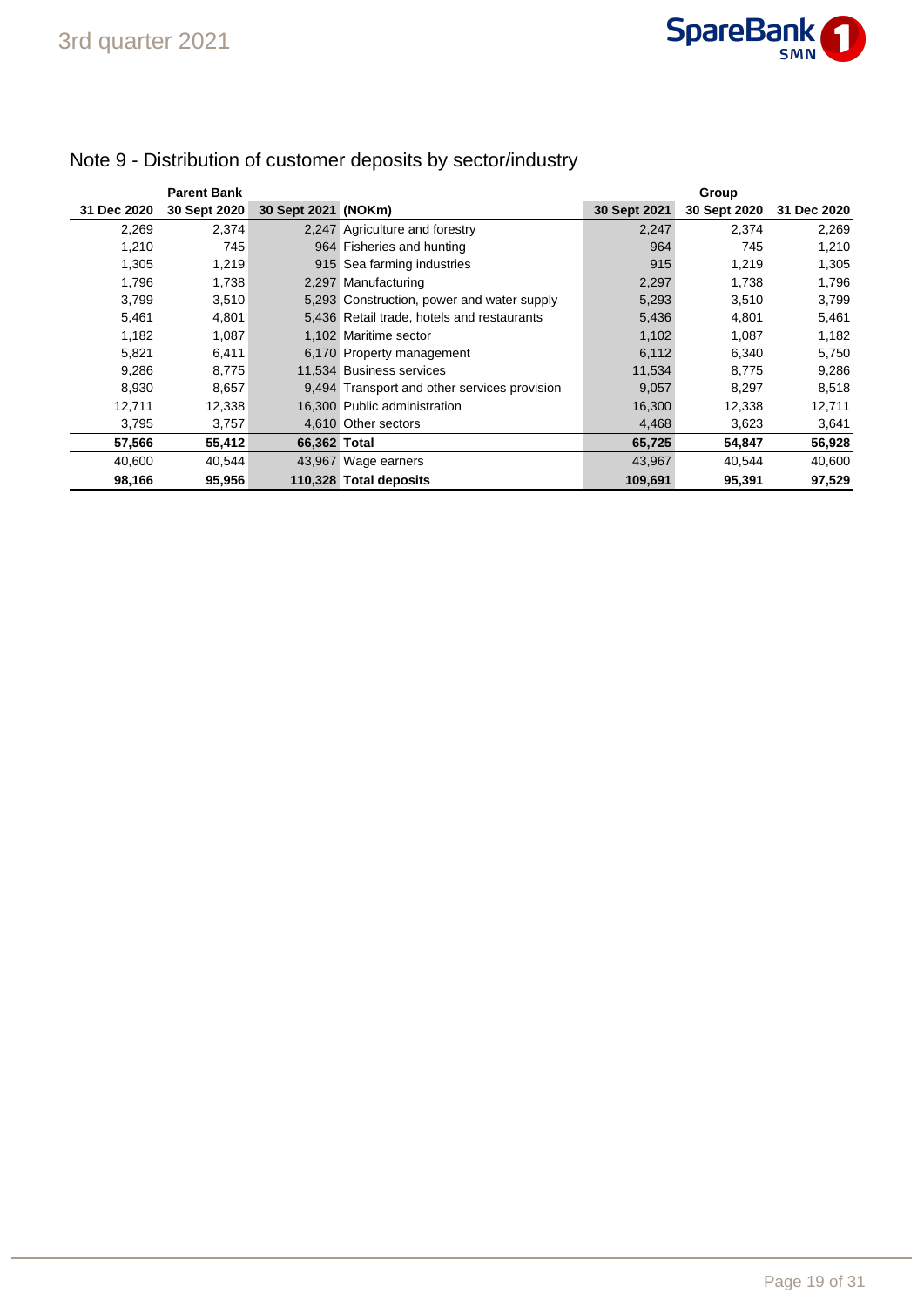

# Note 10 - Net interest income

| <b>Parent bank</b><br>Group<br><b>Third</b><br><b>Third</b> |                          |                |           |                   |                                                                              |             |             |         |           |           |
|-------------------------------------------------------------|--------------------------|----------------|-----------|-------------------|------------------------------------------------------------------------------|-------------|-------------|---------|-----------|-----------|
|                                                             |                          |                |           |                   |                                                                              |             |             |         |           |           |
|                                                             | quarter                  |                |           | Jan-Sept          |                                                                              |             | Jan-Sept    | quarter |           |           |
|                                                             | 2020 2020 2021           |                | 2020      |                   | 2021 (NOKm)                                                                  | 2021        | 2020        |         | 2021 2020 | 2020      |
|                                                             |                          |                |           |                   | Interest income                                                              |             |             |         |           |           |
|                                                             |                          |                |           |                   | Interest income from loans to and claims on central banks and credit         |             |             |         |           |           |
| 171                                                         | 28                       | 27             | 144       |                   | 90 institutions (amortised cost)                                             | 22          | 37          | 5       | 4         | 42        |
|                                                             |                          |                |           |                   | Interest income from loans to and claims on customers (amortised             |             |             |         |           |           |
| 1,584                                                       | 399                      | 421            |           | 1,199 1,206 cost) |                                                                              |             | 1,591 1,602 | 549     |           | 531 2,120 |
| 1,519                                                       | 327                      |                | 320 1,198 |                   | 943 Interest income from loans to and claims on customers (FVOCI)            |             | 954 1.209   | 323     |           | 330 1,534 |
| 129                                                         | 32                       | 29             | 97        |                   | 88 Interest income from loans to and claims on customers (FVPL)              | 88          | 97          | 29      | 32        | 129       |
|                                                             |                          |                |           |                   | Interest income from money market instruments, bonds and other               |             |             |         |           |           |
| 349                                                         | 68                       | 62             | 290       |                   | 199 fixed income securities                                                  | 197         | 287         | 61      | 68        | 346       |
|                                                             | $\overline{\phantom{a}}$ |                |           |                   | - Other interest income                                                      | 17          | 20          | 5       | 7         | 27        |
| 3,752                                                       | 854                      |                |           |                   | 858 2.928 2.527 Total interest income                                        | 2.869 3.252 |             | 973     |           | 972 4,197 |
|                                                             |                          |                |           |                   | Interest expense                                                             |             |             |         |           |           |
| 84                                                          | 12                       | 5              | 75        |                   | 19 Interest expenses on liabilities to credit institutions                   | 21          | 83          | 6       | 13        | 92        |
| 731                                                         | 119                      | 130            | 611       |                   | 372 Interest expenses relating to deposits from and liabilities to customers | 367         | 599         | 128     | 117       | 719       |
| 484                                                         | 115                      | 99             | 386       |                   | 310 Interest expenses related to the issuance of securities                  | 310         | 386         | 99      | 115       | 484       |
| 48                                                          | 8                        | 8              | 40        |                   | 24 Interest expenses on subordinated debt                                    | 26          | 42          | 8       | 8         | 50        |
| 8                                                           | $\overline{2}$           | $\overline{2}$ | 6         |                   | 6 Other interest expenses                                                    | 15          | 20          | 5       | 6         | 25        |
| 67                                                          | 17                       | 19             | 52        |                   | 57 Guarantee fund levy                                                       | 57          | 52          | 19      | 17        | 67        |
| 1,423                                                       | 274                      |                | 263 1,170 |                   | 788 Total interest expense                                                   |             | 796 1,181   | 266     |           | 277 1,439 |
|                                                             |                          |                |           |                   |                                                                              |             |             |         |           |           |
| 2,329                                                       | 579                      |                |           |                   | 595 1,758 1,739 Net interest income                                          | 2,073 2,071 |             | 707     |           | 695 2,759 |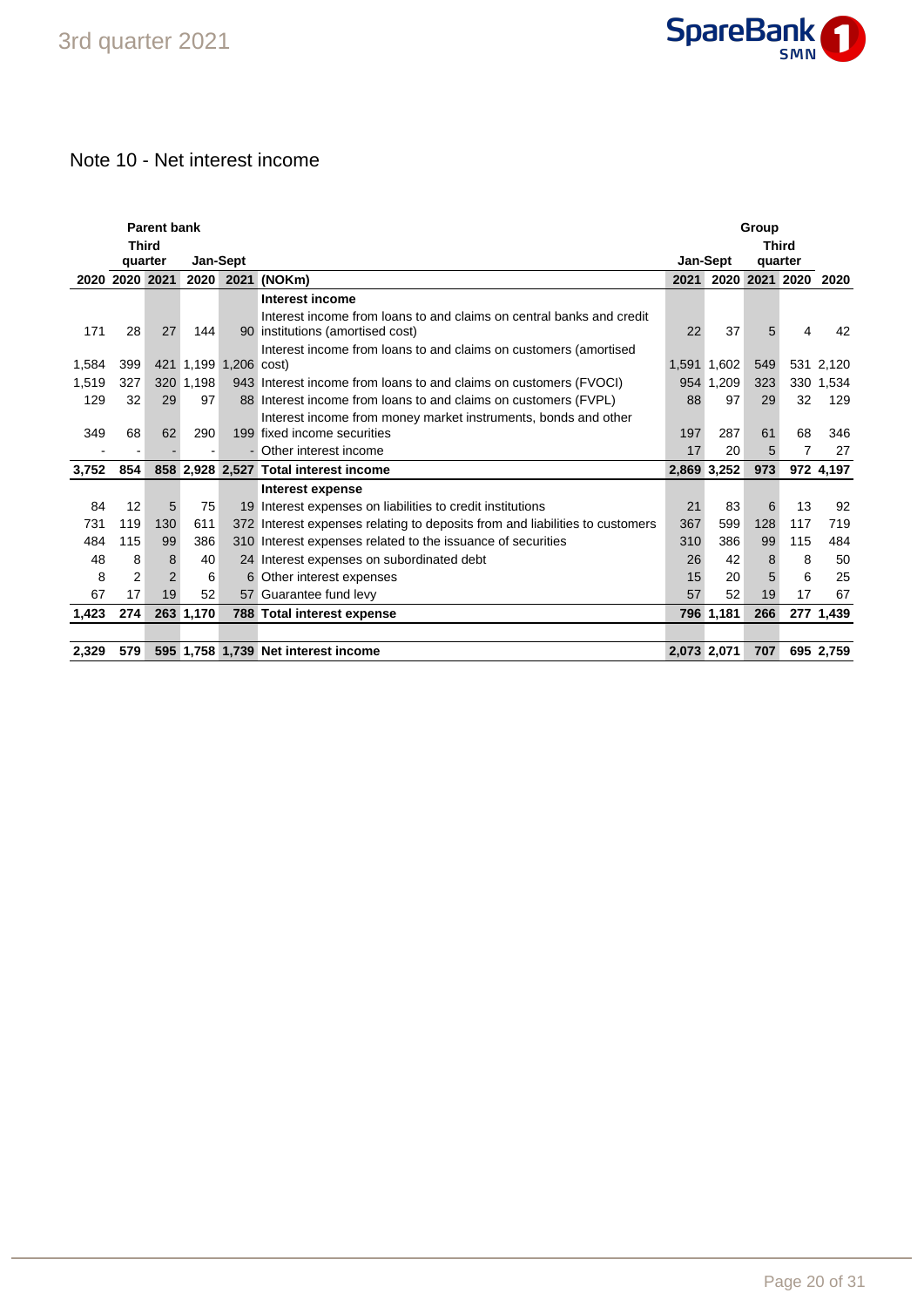

# Note 11 - Net commission income and other income

|       |               | <b>Parent bank</b> |                          | Group<br>Jan-Sept |                                                            |             |             |                      |      |           |
|-------|---------------|--------------------|--------------------------|-------------------|------------------------------------------------------------|-------------|-------------|----------------------|------|-----------|
|       | Third quarter |                    |                          | <b>Jan-Sept</b>   |                                                            |             |             | <b>Third quarter</b> |      |           |
| 2020  | 2020          |                    |                          |                   | 2021 2020 2021 (NOKm)                                      | 2021        | 2020        | 2021                 | 2020 | 2020      |
|       |               |                    |                          |                   |                                                            |             |             |                      |      |           |
|       |               |                    |                          |                   | <b>Commission income</b>                                   |             |             |                      |      |           |
| 59    | 16            | 17                 | 49                       | 51                | Guarantee commission                                       | 49          | 48          | 16                   | 16   | 58        |
|       |               |                    | $\overline{\phantom{a}}$ |                   | <b>Broker commission</b>                                   | 221         | 190         | 69                   | 72   | 251       |
| 56    | 15            | 18                 | 43                       |                   | 48 Portfolio commission, savings products                  | 48          | 43          | 18                   | 15   | 57        |
| 408   | 128           | 123                | 272                      |                   | 348 Commission from SpareBank 1 Boligkreditt               | 348         | 272         | 123                  | 128  | 408       |
| 13    | 4             | 3                  | 9                        | 11                | Commission from SpareBank 1 Næringskreditt                 | 11          | 9           | 3                    | 4    | 13        |
| 393   | 97            | 107                | 291                      |                   | 294 Payment transmission services                          | 291         | 291         | 106                  | 97   | 390       |
| 195   | 49            | 54                 | 144                      |                   | 159 Commission from insurance services                     | 159         | 144         | 54                   | 49   | 195       |
| 80    | 20            | 19                 | 61                       |                   | 58 Other commission income                                 | 53          | 53          | 17                   | 17   | 71        |
| 1,205 | 330           | 340                | 869                      |                   | 969 Total commission income                                |             | 1,179 1,050 | 405                  | 399  | 1,443     |
|       |               |                    |                          |                   |                                                            |             |             |                      |      |           |
|       |               |                    |                          |                   | <b>Commission expenses</b>                                 |             |             |                      |      |           |
| 83    | 2             | 24                 | 60                       |                   | 60 Payment transmission services                           | 83          | 80          | 31                   | 28   | 112       |
| 14    | 24            | 3                  | 9                        |                   | 10 Other commission expenses                               | 69          | 62          | 23                   | 21   | 84        |
| 97    | 26            | 27                 | 68                       |                   | 69 Total commission expenses                               | 152         | 141         | 54                   | 50   | 196       |
|       |               |                    |                          |                   |                                                            |             |             |                      |      |           |
|       |               |                    |                          |                   | Other operating income                                     |             |             |                      |      |           |
| 22    | 5             | 3                  | 16                       |                   | 21 Operating income real property                          | 21          | 16          | 3                    | 5    | 21        |
|       |               |                    | ٠                        |                   | Property administration and sale of property               | 120         | 110         | 38                   | 40   | 142       |
|       |               |                    | ۰                        |                   | Securities trading                                         | 561         | 332         | 110                  | 122  | 583       |
|       |               |                    | ٠                        |                   | Accountant's fees                                          | 416         | 395         | 114                  | 105  | 506       |
| 19    | 3             | 6                  | 14                       |                   | 10 Other operating income                                  | 17          | 17          | 7                    | 4    | 18        |
| 41    | 8             | 9                  | 30                       |                   | 31 Total other operating income                            | 1,134       | 870         | 272                  |      | 277 1,269 |
| 1,149 | 312           | 321                | 831                      |                   | 930 Total net commission income and other operating income | 2,161 1,779 |             | 623                  |      | 625 2,516 |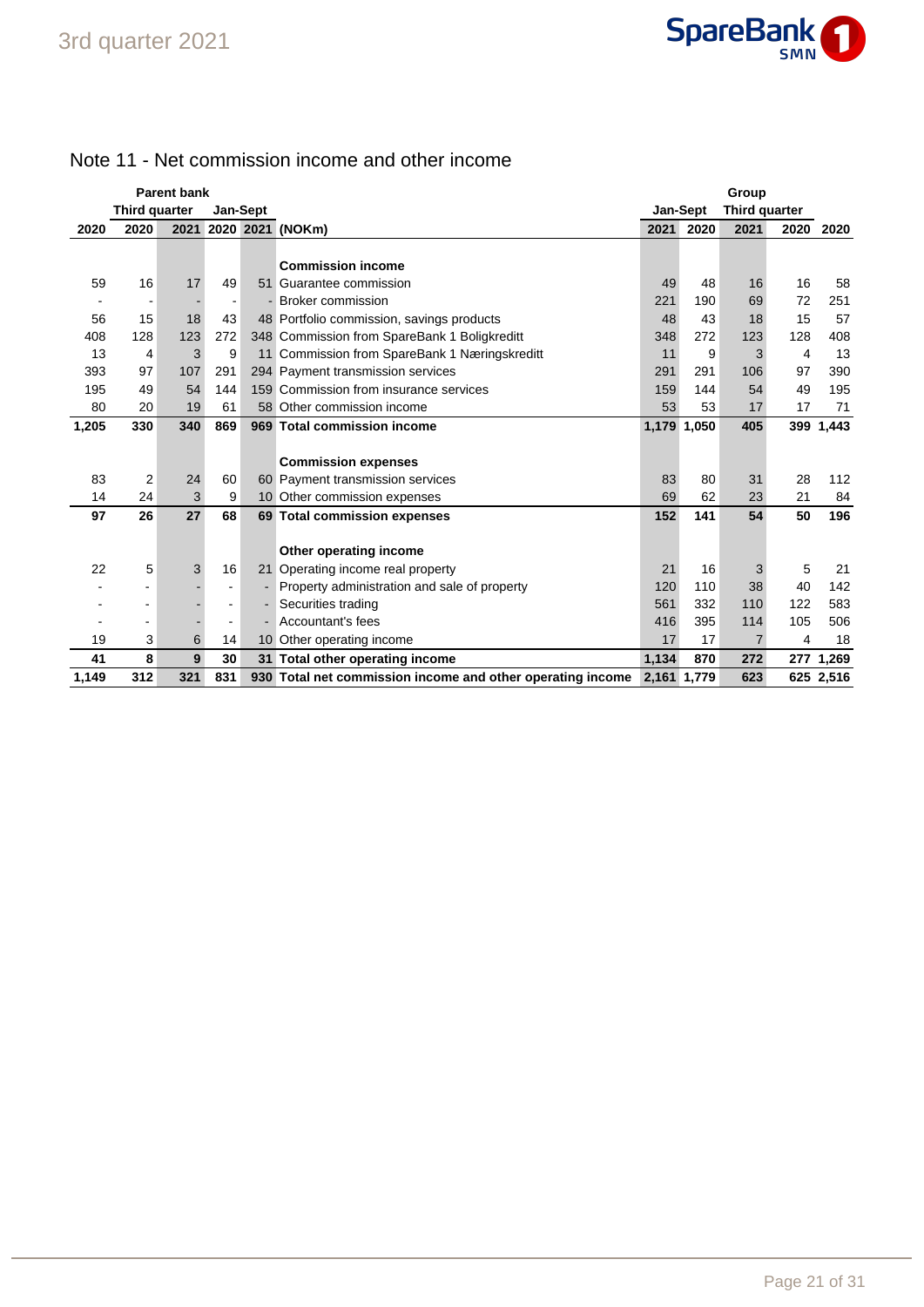

# Note 12 - Operating expenses

|      |               | <b>Parent bank</b> |          |                                        | <b>Group</b>    |      |               |      |       |
|------|---------------|--------------------|----------|----------------------------------------|-----------------|------|---------------|------|-------|
|      | Third quarter |                    | Jan-Sept |                                        | <b>Jan-Sept</b> |      | Third quarter |      |       |
| 2020 | 2020          | 2021               | 2020     | 2021 (NOKm)                            | 2021            | 2020 | 2021          | 2020 | 2020  |
|      |               |                    |          |                                        |                 |      |               |      |       |
| 246  | 60            | 62                 | 185      | 192 IT costs                           | 262             | 251  | 85            | 81   | 334   |
| 15   | 4             | 3                  | 13       | 8 Postage and transport of valuables   | 10              | 16   | 4             | 5    | 19    |
| 52   | 13            | 14                 | 41       | 40 Marketing                           | 56              | 58   | 19            | 18   | 73    |
| 102  | 25            | 24                 | 77       | 74 Ordinary depreciation               | 149             | 121  | 56            | 40   | 164   |
| 39   | 11            | 9                  | 27       | 32 Operating expenses, real properties | 47              | 40   | 14            | 16   | 62    |
| 150  | 41            | 36                 | 117      | 105 Purchased services                 | 167             | 161  | 60            | 56   | 217   |
| 140  | 31            | 27                 | 98       | 88 Other operating expense             | 119             | 134  | 38            | 44   | 186   |
| 744  | 185           | 176                | 560      | 540 Total other operating expenses     | 809             | 783  | 275           | 261  | 1.054 |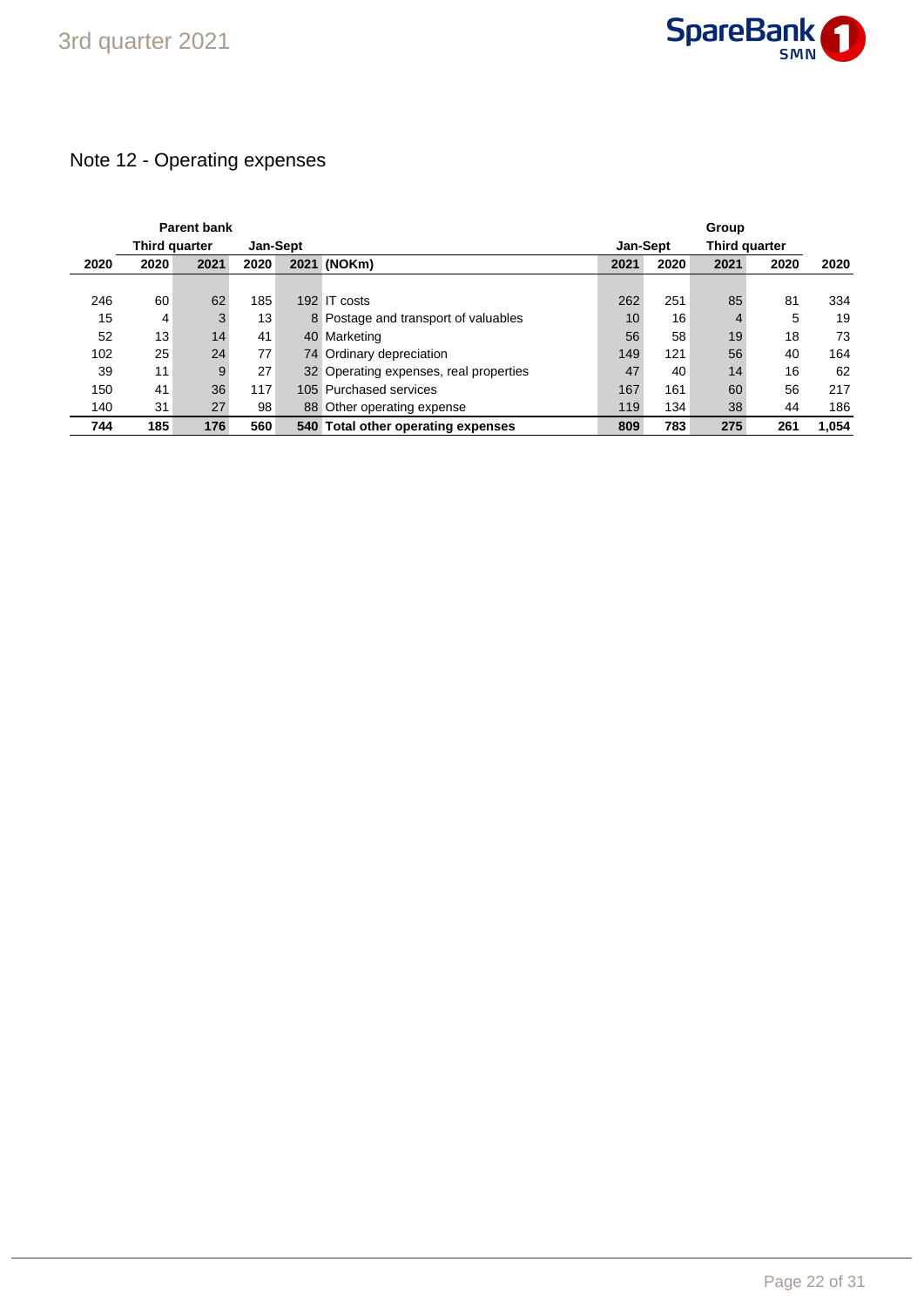

### Note 13 - Net return on financial investments

|       |               | <b>Parent Bank</b> |       |          |                                                | Group    |       |               |      |       |
|-------|---------------|--------------------|-------|----------|------------------------------------------------|----------|-------|---------------|------|-------|
|       | Third quarter |                    |       | Jan-Sept |                                                | Jan-Sept |       | Third quarter |      |       |
| 2020  | 2020          | 2021               | 2020  |          | 2021 (NOKm)                                    | 2021     | 2020  | 2021          | 2020 | 2020  |
|       |               |                    |       |          | Valued at fair value through profit/loss       |          |       |               |      |       |
|       |               |                    |       |          |                                                |          |       |               |      |       |
| -74   | $-39$         | $-94$              | 26    |          | -293 Value change in interest rate instruments | $-194$   | 167   | $-72$         | -8   | 103   |
|       |               |                    |       |          |                                                |          |       |               |      |       |
|       |               |                    |       |          | Value change in derivatives/hedging            |          |       |               |      |       |
|       |               |                    |       |          | Net value change in hedged bonds and           |          |       |               |      |       |
| 1     | 4             | 3                  | 0     |          | -7 derivatives                                 | $-7$     | 0     | 3             | 4    | 1     |
|       |               |                    |       |          | Net value change in hedged fixed rate          |          |       |               |      |       |
| $-11$ | $-2$          | $-12$              | $-14$ |          | 0 loans and derivatives                        | 0        | $-14$ | $-12$         | $-2$ | $-11$ |
| 32    | 19            | 96                 | $-78$ |          | 232 Other derivatives                          | 263      | $-52$ | 98            | 24   | 59    |
|       |               |                    |       |          |                                                |          |       |               |      |       |
|       |               |                    |       |          | Income from equity instruments                 |          |       |               |      |       |
|       |               |                    |       |          | - Income from owner interests                  | 519      | 564   | 179           | 170  | 681   |
| 492   | 70            | $-0$               | 481   |          | 709 Dividend from owner instruments            |          |       |               |      |       |
|       |               |                    |       |          | Value change and gain/loss on owner            |          |       |               |      |       |
| $-15$ |               | 13                 | $-3$  |          | 8 instruments                                  | $-2$     | $-3$  |               |      | -9    |
| 36    | 3             | $\overline{2}$     | 8     |          | 5 Dividend from equity instruments             | 21       | 12    |               | 2    | 39    |
|       |               |                    |       |          | Value change and gain/loss on equity           |          |       |               |      |       |
| $-1$  | 6             | $-7$               | 18    |          | 1 instruments                                  | 162      | 1     | 36            | 4    | 5     |
|       |               |                    |       |          | Total net income from financial assets         |          |       |               |      |       |
|       |               |                    |       |          | and liabilities at fair value through          |          |       |               |      |       |
| 460   | 61            | $\mathbf{1}$       | 438   |          | 656 profit/(loss)                              | 764      | 676   | 232           | 194  | 868   |
|       |               |                    |       |          |                                                |          |       |               |      |       |
|       |               |                    |       |          | Valued at amortised cost                       |          |       |               |      |       |
|       |               |                    |       |          |                                                |          |       |               |      |       |
|       |               |                    |       |          | Value change in interest rate instruments      |          |       |               |      |       |
|       |               |                    |       |          | Value change in interest rate instruments      |          |       |               |      |       |
| -6    | $-0$          | $-0$               | $-5$  |          | -2 held to maturity                            | $-2$     | $-5$  | $-0$          | $-0$ | -6    |
|       |               |                    |       |          | Total net income from financial assets         |          |       |               |      |       |
| -6    | -0            | -0                 | -5    |          | -2 and liabilities at amortised cost           | $-2$     | -5    | -0            | -0   | -6    |
|       |               |                    |       |          |                                                |          |       |               |      |       |
| 89    | 11            | 15                 | 83    |          | 47 Total net gain from currency trading        | 46       | 83    | 16            | 11   | 89    |
|       |               |                    |       |          | Total net return on financial                  |          |       |               |      |       |
| 542   | 72            | 17                 | 516   |          | 700 investments                                | 808      | 753   | 248           | 205  | 951   |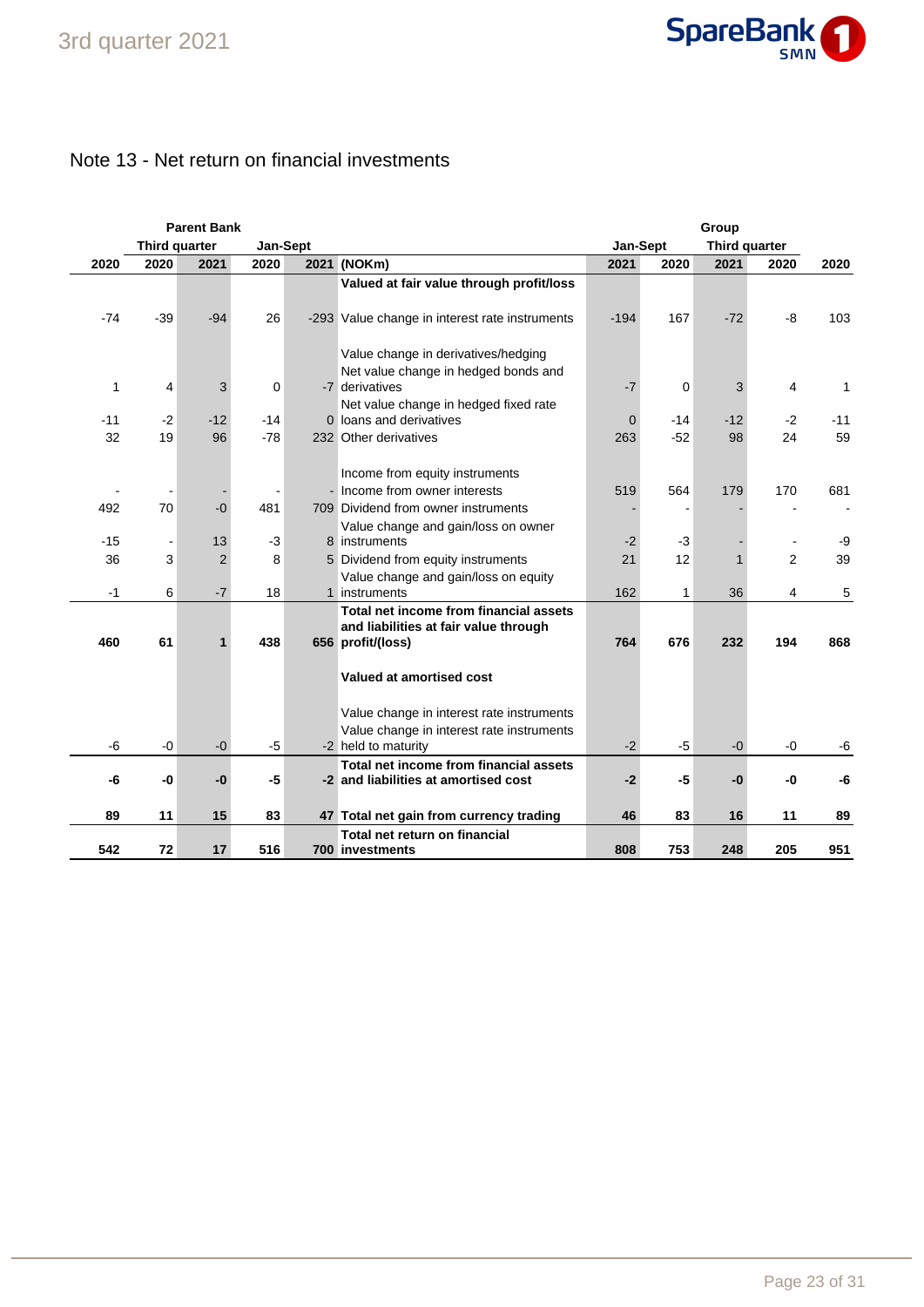

### Note 14 - Other assets

|             | <b>Parent Bank</b> |                     |                                       | Group        |              |             |  |
|-------------|--------------------|---------------------|---------------------------------------|--------------|--------------|-------------|--|
| 31 Dec 2020 | 30 Sept 2020       | 30 Sept 2021 (NOKm) |                                       | 30 Sept 2021 | 30 Sept 2020 | 31 Dec 2020 |  |
|             |                    |                     | - Deferred tax asset                  | 97           | 154          | 129         |  |
| 67          | 74                 |                     | 86 Fixed assets                       | 211          | 200          | 194         |  |
| 298         | 311                |                     | 265 Right to use assets               | 468          | 450          | 470         |  |
| 135         | 133                |                     | 121 Earned income not yet received    | 156          | 233          | 185         |  |
| 11          | 50                 |                     | 2,225 Accounts receivable, securities | 2,823        | 688          | 678         |  |
| 112         | 83                 |                     | 112 Pension assets                    | 112          | 83           | 112         |  |
| 340         | 313                |                     | 452 Other assets                      | 741          | 650          | 690         |  |
| 963         | 964                |                     | 3.261 Total other assets              | 4,609        | 2.459        | 2.457       |  |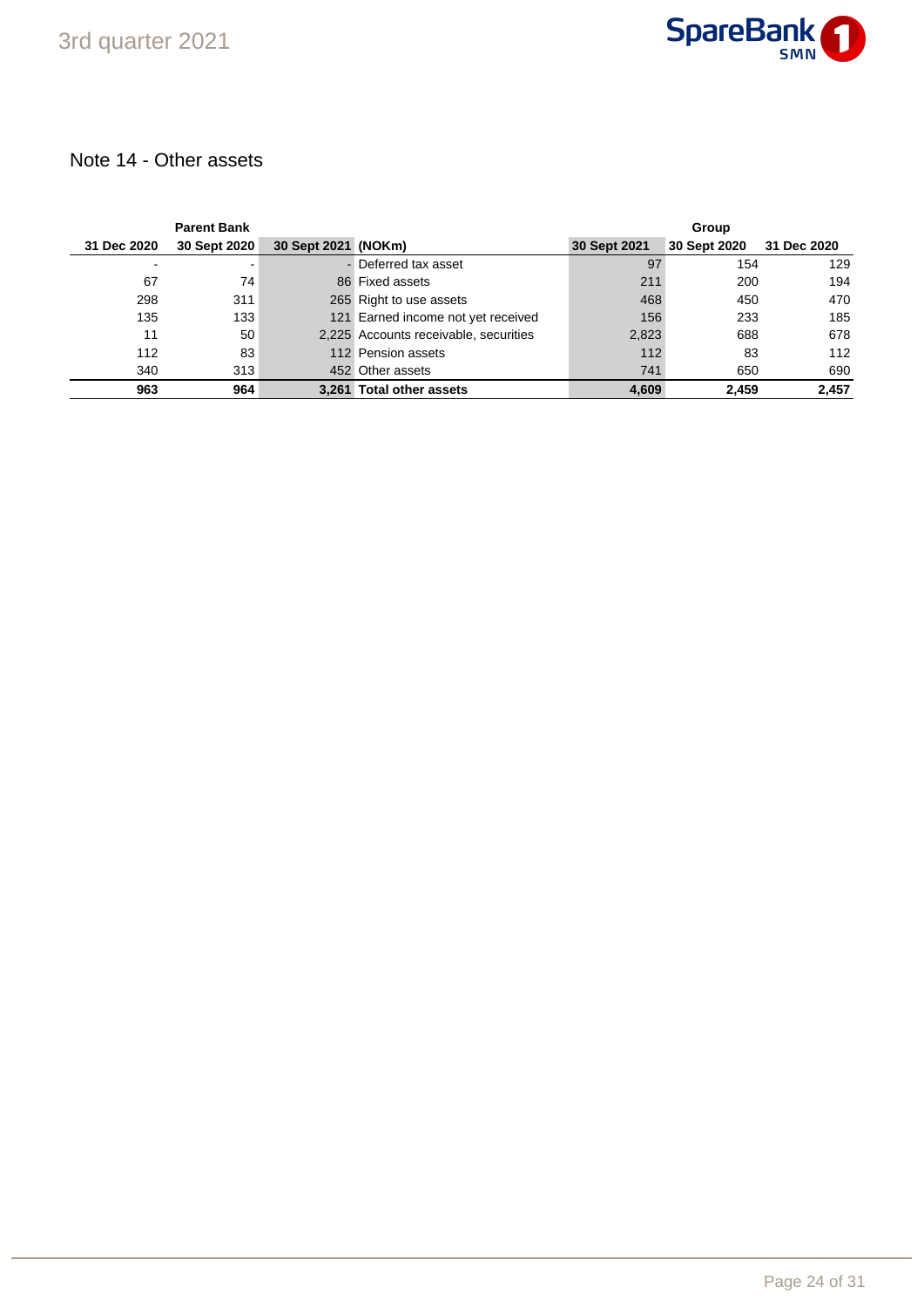

## Note 15 - Other liabilities

|                | <b>Parent Bank</b> |                 |                                                         | Group           |                 |                |
|----------------|--------------------|-----------------|---------------------------------------------------------|-----------------|-----------------|----------------|
| 31 Dec<br>2020 | 30 Sept<br>2020    | 30 Sept<br>2021 | (NOKm)                                                  | 30 Sept<br>2021 | 30 Sept<br>2020 | 31 Dec<br>2020 |
| 8              | 32                 |                 | 8 Deferred tax                                          | 81              | 98              | 81             |
| 322            | 297                |                 | 350 Payable tax                                         | 440             | 371             | 408            |
| 11             | 10                 | 11              | Capital tax                                             | 11              | 10              | 11             |
| 101            | 19                 |                 | Accrued expenses and received, non-accrued<br>89 income | 707             | 477             | 671            |
| 301            | 238                |                 | 307 Provision for accrued expenses and commitments      | 307             | 238             | 301            |
| 81             | 142                |                 | 82 Losses on guarantees and unutilised credits          | 82              | 142             | 81             |
| 10             | 11                 |                 | 10 Pension liabilities                                  | 10              | 11              | 10             |
| 303            | 315                |                 | 274 Lease liabilities                                   | 481             | 458             | 479            |
| 74             | 51                 |                 | 57 Drawing debt                                         | 57              | 51              | 74             |
| 3              | 4                  |                 | <b>Creditors</b>                                        | 33              | 49              | 45             |
| 13             |                    |                 | 2,052 Debt from securities                              | 2,621           | 311             | 568            |
|                |                    |                 | - Equity Instruments                                    | 90              | 8               |                |
| 239            | 422                |                 | 323 Other liabilities                                   | 405             | 513             | 355            |
| 1,466          | 1,544              |                 | 3,562 Total other liabilites                            | 5,324           | 2,737           | 3,084          |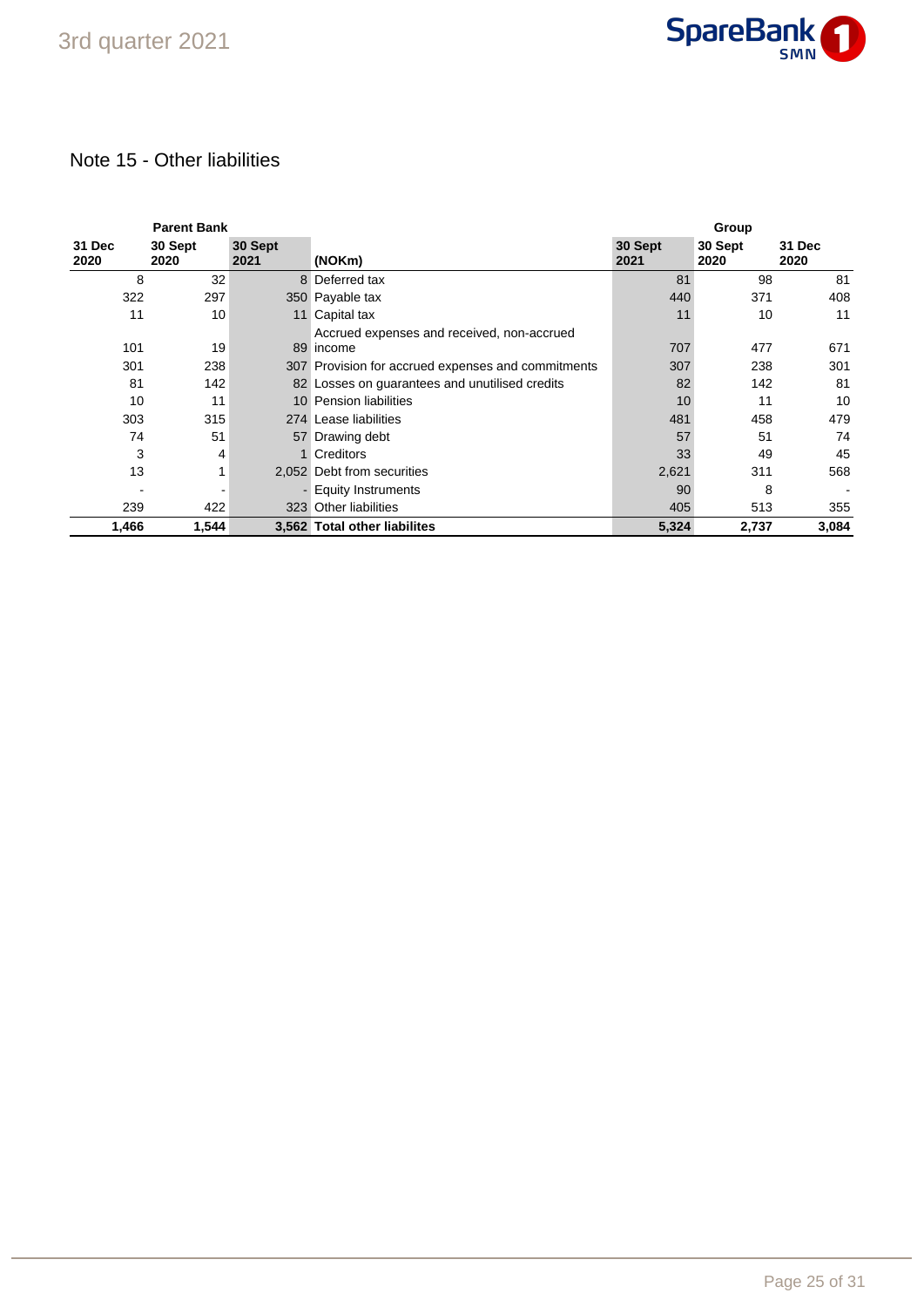

**Contract Contract** 

# Note 16 - Debt created by issue of securities and subordinated debt

### **Group**

| Change in securities debt (NOKm)    | 31 Dec<br>2020 | <b>Issued</b> | Fallen due/<br>Redeemed | <b>Other</b><br>changes  | 30 Sept<br>2021 |
|-------------------------------------|----------------|---------------|-------------------------|--------------------------|-----------------|
| Certificate, nominal value          | 341            | -             | 368                     | 28                       |                 |
| Bond debt, nominal value            | 39.819         | 5.367         | 5.928                   | $-1.106$                 | 38,152          |
| Senior non preferred, nominal value | 1.000          | 2,500         |                         | $\overline{\phantom{0}}$ | 3,500           |
| Value adjustments                   | 569            | ٠             |                         | $-514$                   | 55              |
| Accrued interest                    | 191            | -             |                         | -3                       | 188             |
| <b>Total</b>                        | 41.920         | 7.867         | 6.296                   | $-1.595$                 | 41.895          |

| Change in subordinated debt and hybrid equity<br>(NOKm) | 31 Dec<br>2020 Issued | Fallen due/<br>Redeemed  | Other<br>changes |    | 30 Sept<br>2021 |
|---------------------------------------------------------|-----------------------|--------------------------|------------------|----|-----------------|
| Ordinary subordinated loan capital, nominal value       | 1.793                 | $\overline{\phantom{a}}$ |                  |    | 1,793           |
| Hybrid equity, nominal value                            |                       | -                        |                  |    |                 |
| Value adjustments                                       |                       | $\overline{\phantom{0}}$ |                  |    |                 |
| Accrued interest                                        |                       | $\,$                     |                  | -0 |                 |
| Total                                                   | 1.795                 |                          |                  | -0 | 1.795           |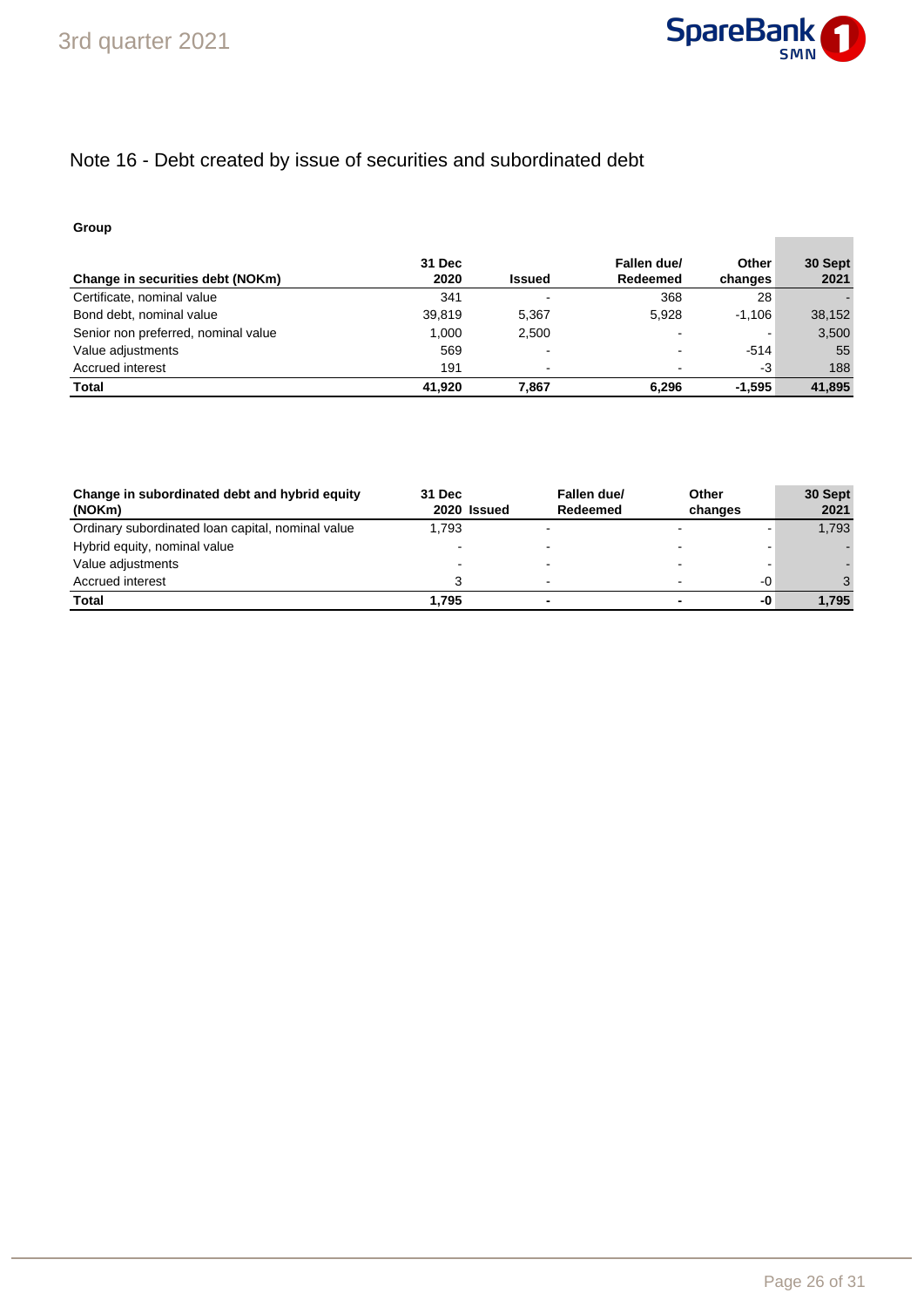

### Note 17 - Measurement of fair value of financial instruments

#### **Financial instruments at fair value are classified at various levels.**

### **Level 1: Valuation based on quoted prices in an active market**

Fair value of financial instruments that are traded in the active markets is based on market price on the balance sheet date. A market is considered active if market prices are easily and regularly available from a stock exchange, dealer, broker, industry group, price-setting service or regulatory authority, and these prices represent actual and regularly occurring market transactions at an arm's length. This category also includes quoted shares and Treasury bills.

#### **Level 2: Valuation based on observable market data**

Level 2 consists of instruments that are valued by the use of information that does not consist in quoted prices, but where the prices are directly or indirectly observable for the assets or liabilities concerned, and which also include quoted prices in non-active markets.

#### **Level 3: Valuation based on other than observable data**

If valuation data are not available for level 1 and 2, valuation methods are applied that are based on non-observable information.

#### **The following table presents the Group's assets and liabilities measured at fair value at 30 September 2021:**

| Assets (NOKm)                                            | Level 1 | Level 2 | Level 3 | <b>Total</b> |
|----------------------------------------------------------|---------|---------|---------|--------------|
| Financial assets at fair value through profit/loss       |         |         |         |              |
| - Derivatives                                            | 1       | 3,731   |         | 3,732        |
| - Bonds and money market certificates                    | 2,360   | 27,672  |         | 30,032       |
| - Equity instruments                                     | 1.908   | 57      | 559     | 2,525        |
| - Fixed interest loans                                   |         | 43      | 4,246   | 4,289        |
| Financial assets through other comprehensive income      |         |         |         |              |
| - Loans at fair value through other comprehensive income |         |         | 80,832  | 80,832       |
| <b>Total assets</b>                                      | 4,269   | 31,503  | 85,638  | 121,410      |
| Liabilities                                              | Level 1 | Level 2 | Level 3 | <b>Total</b> |
| Financial liabilities through profit/loss                |         |         |         |              |
| - Derivatives                                            | 1       | 3,740   |         | 3,741        |
| - Equity instruments                                     | 90      |         |         | 90           |
| <b>Total liabilities</b>                                 | 91      | 3,740   |         | 3,831        |

#### **The following table presents the Group's assets and liabilities measured at fair value at 30 September 2020:**

| Assets (NOKm)                                            | Level 1 | Level 2        | Level 3        | Total   |
|----------------------------------------------------------|---------|----------------|----------------|---------|
| Financial assets at fair value through profit/loss       |         |                |                |         |
| - Derivatives                                            | 0       | 10,309         |                | 10,309  |
| - Bonds and money market certificates                    | 2.267   | 24,108         | $\blacksquare$ | 26,375  |
| - Equity instruments                                     | 1,440   | 16             | 434            | 1,890   |
| - Fixed interest loans                                   |         | 43             | 4,282          | 4.324   |
| Financial assets through other comprehensive income      |         |                |                |         |
| - Loans at fair value through other comprehensive income |         | $\blacksquare$ | 75,047         | 75,047  |
| <b>Total assets</b>                                      | 3,707   | 34,476         | 79,763         | 117,945 |
| Liabilities                                              | Level 1 | Level 2        | Level 3        | Total   |
| Financial liabilities through profit/loss                |         |                |                |         |
| - Derivatives                                            | 2       | 8,413          |                | 8,415   |
| - Equity instruments                                     | 10      |                |                | 10      |
| <b>Total liabilities</b>                                 | 12      | 8.413          |                | 8.425   |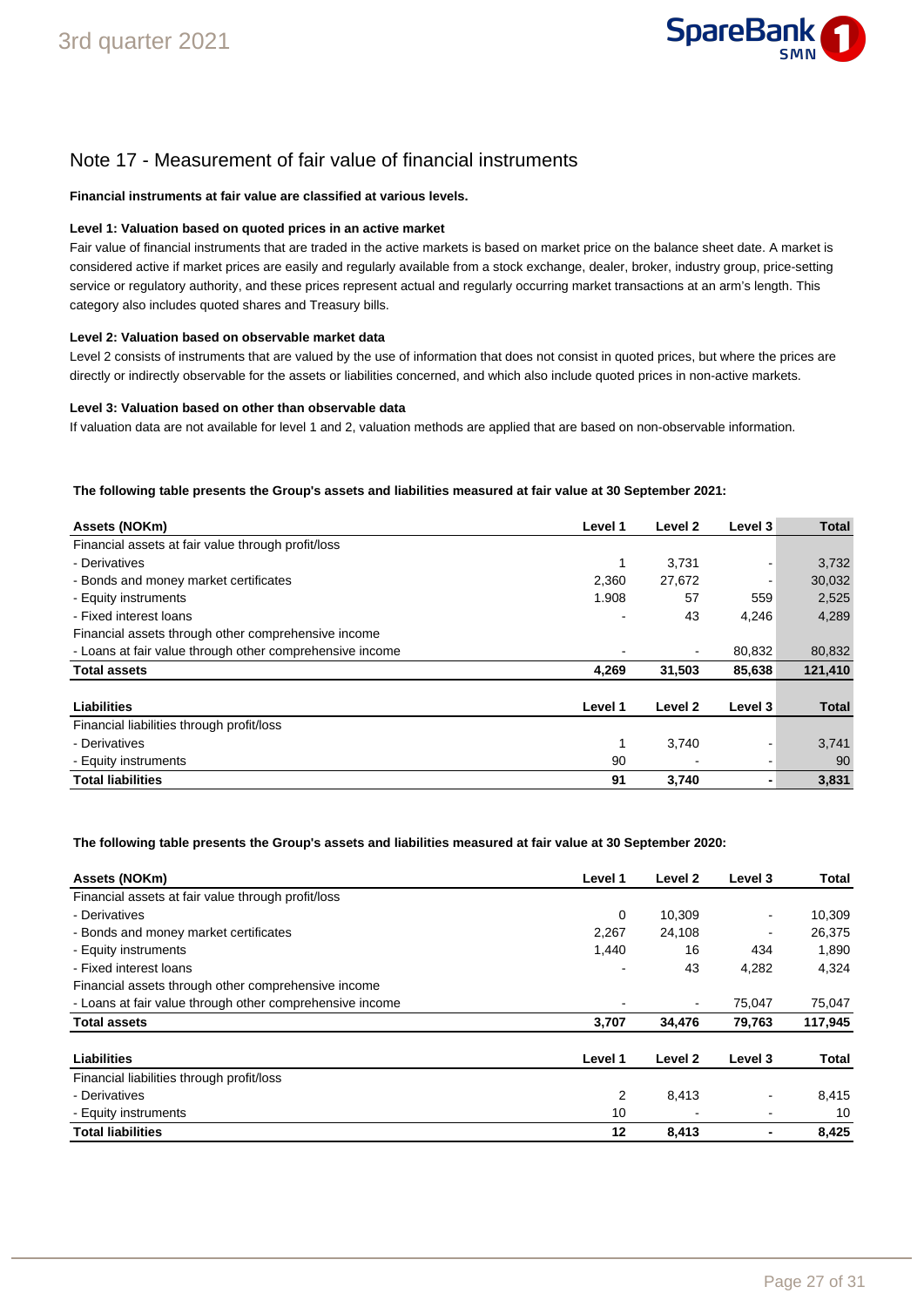

### **The following table presents the Group's assets and liabilities measured at fair value at 31 December 2020:**

| Assets (NOKm)                                            | Level 1 | Level 2 | Level 3 | Total   |
|----------------------------------------------------------|---------|---------|---------|---------|
| Financial assets at fair value through profit/loss       |         |         |         |         |
| - Derivatives                                            | 1       | 7,225   |         | 7,226   |
| - Bonds and money market certificates                    | 4,865   | 21,741  | -       | 26,606  |
| - Equity instruments                                     | 1,928   | 6       | 432     | 2,366   |
| - Fixed interest loans                                   |         | 43      | 4,242   | 4.285   |
| Financial assets through other comprehensive income      |         |         |         |         |
| - Loans at fair value through other comprehensive income |         |         | 74,761  | 74,761  |
| <b>Total assets</b>                                      | 6,793   | 29,015  | 79,435  | 115,244 |
| Liabilities                                              | Level 1 | Level 2 | Level 3 | Total   |
| Financial liabilities through profit/loss                |         |         |         |         |
| - Derivatives                                            | 2       | 7,177   |         | 7,179   |
| - Equity instruments                                     |         |         |         |         |
| <b>Total liabilities</b>                                 | 2       | 7,177   |         | 7,179   |

**The following table presents the changes in the instruments classified in level 3 as at 30 September 2021:**

|                                       | Equity<br>instruments<br>through | <b>Fixed</b><br>interest | Loans at<br>fair value<br>through |              |
|---------------------------------------|----------------------------------|--------------------------|-----------------------------------|--------------|
| (NOKm)                                | profit/loss                      | loans                    | <b>OCI</b>                        | <b>Total</b> |
| Opening balance 1 January             | 432                              | 4.242                    | 74.761                            | 79.435       |
| Investment in the period              | 21                               | 922                      | 33.175                            | 34.118       |
| Disposals in the period               | $-2$                             | $-827$                   | $-27.123$                         | $-27.952$    |
| Expected credit loss                  |                                  | -                        | 19                                | 19           |
| Gain or loss on financial instruments | 107                              | -91                      |                                   | 17           |
| <b>Closing balance 31 December</b>    | 559                              | 4.246                    | 80.832                            | 85.638       |

### **The following table presents the changes in the instruments classified in level 3 as at 30 September 2020:**

| (NOKm)                                | Equity<br><b>instruments</b><br>through<br>profit/loss | <b>Fixed</b><br>interest<br>loans | Loans at<br>fair value<br>through<br><b>OCI</b> | Total   |
|---------------------------------------|--------------------------------------------------------|-----------------------------------|-------------------------------------------------|---------|
| Opening balance 1 January             | 405                                                    | 4,636                             | 71,336                                          | 76.377  |
| Investment in the period              | 26                                                     | 497                               | 41,527                                          | 42.051  |
| Disposals in the period               | $-14$                                                  | -969                              | $-37,802$                                       | -38,784 |
| Expected credit loss                  | $\blacksquare$                                         |                                   | $-21$                                           | $-21$   |
| Gain or loss on financial instruments | 17                                                     | 117                               |                                                 | 141     |
| <b>Closing balance</b>                | 434                                                    | 4.282                             | 75.047                                          | 79.763  |

### **The following table presents the changes in the instruments classified in level 3 as at 31 December 2020:**

| (NOKm)                                | Equity<br>instruments<br>through<br>profit/loss | Fixed<br>interest<br>loans | Loans at<br>fair value<br>through<br><b>OCI</b> | Total     |
|---------------------------------------|-------------------------------------------------|----------------------------|-------------------------------------------------|-----------|
| Opening balance 1 January             | 405                                             | 4,636                      | 71,336                                          | 76,377    |
| Investment in period                  | 48                                              | 731                        | 47.183                                          | 47,962    |
| Disposals in the period               | $-14$                                           | $-1.206$                   | $-43.754$                                       | $-44,973$ |
| Expected credit loss                  | $\blacksquare$                                  |                            | $-13$                                           | $-13$     |
| Gain or loss on financial instruments | $-7$                                            | 81                         |                                                 | 81        |
| <b>Closing balance 31 December</b>    | 432                                             | 4.242                      | 74.761                                          | 79,435    |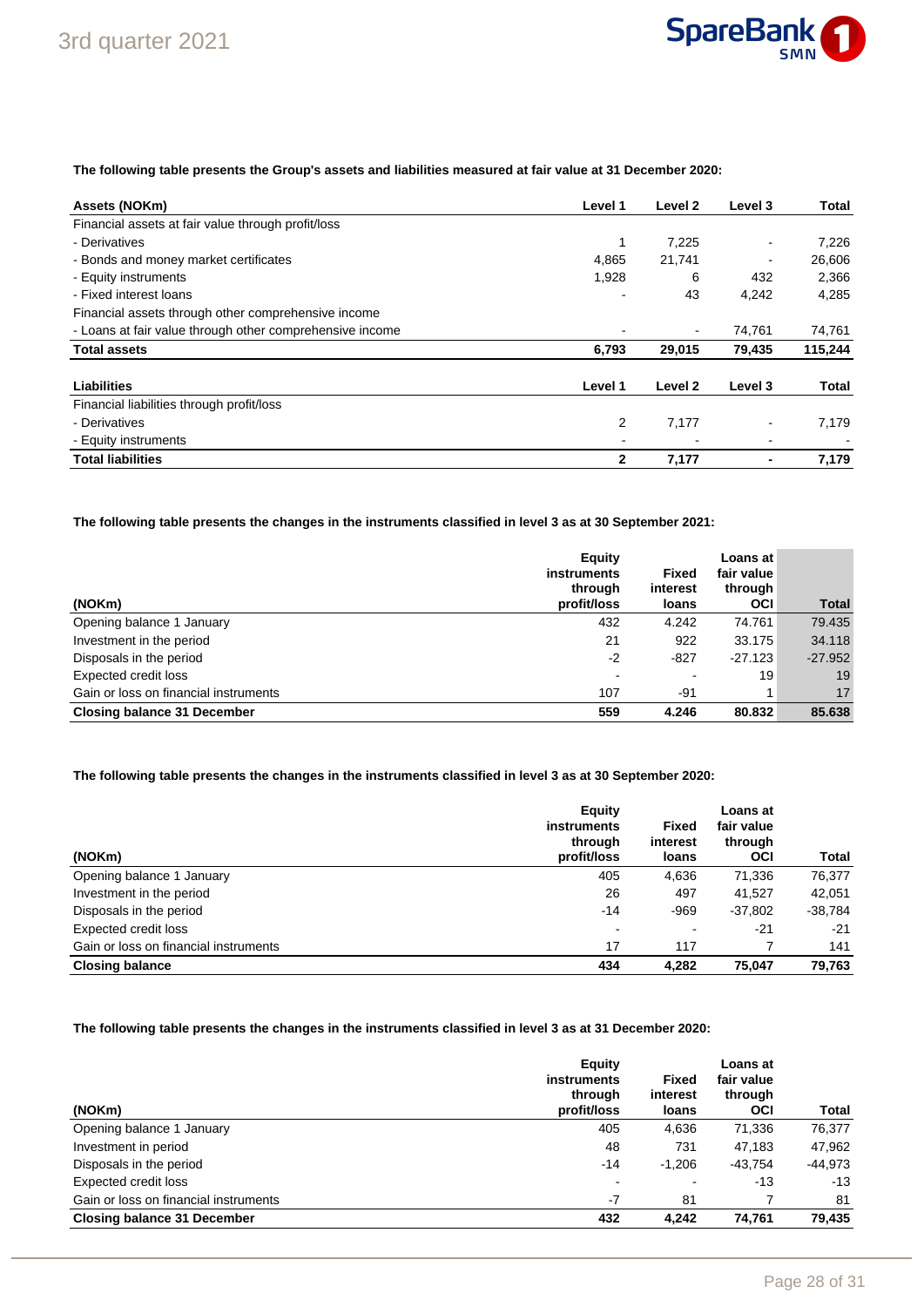

#### **Valuation method**

The valuation method applied is adapted to each financial instrument, and is intended to utilise as much of the information that is available in the market as possible.

The method for valuation of financial instruments in level 2 and 3 is described in the following:

#### Fixed interest loans to customers (level 3)

The loans consist for the most part of fixed interest loans denominated in Norwegian kroner. The value of the fixed interest loans is determined such that agreed interest flows are discounted over the term of the loan by a discount factor that is adjusted for margin requirements. The discount factor is raised by 10 points when calculating sensitivity.

#### Loans at fair value through other comprehensive income (level 3)

Property Loans at floating interest classified at fair value over other comprehensive income is valued based on nominal amount reduced by expected credit loss. Loans with no significant credit risk detoriation since first recognition is assessed at nominal amount. For loans with a significant increase in credit risk since first recognition or objective evidence of loss, the calculation of expected credit losses over the life of the asset is in line with loan losses for loans at amortised cost. Estimated fair value is the nominal amount reduced by expected lifetime credit loss. If the likelihood of the worst case scenario in the model is doubled, fair value is reduced by NOK 8 million.

#### Short-term paper and bonds (level 2 and 3)

Valuation on level 2 is based for the most part on observable market information in the form of interest rate curves, exchange rates and credit margins for the individual credit and the bond's or certificate's characteristics. For paper valued under level 3 the valuation is based on indicative prices from a third party or comparable paper.

#### Equity instruments (level 3)

Shares that are classified to level 3 include essentially investments in unquoted shares. Among other a total of NOK 471 million in Private Equity investments, property funds, hedge funds and unquoted shares through the company SpareBank SMN 1 Invest. The valuations are in all essentials based on reporting from managers of the funds who utilise cash flow based models or multiples when determining fair value. The Group does not have full access to information on all the elements in these valuations and is therefore unable to determine alternative assumptions.

#### Financial derivatives (level 2)

Financial derivatives at level 2 include for the most part currency futures and interest rate and exchange rate swaps. Valuation is based on observable interest rate curves. In addition the item includes derivatives related to FRAs. These are valued with a basis in observable prices in the market. Derivatives classified to level 2 also include equity derivatives related to SpareBank 1 Markets' market-making activities. The bulk of these derivatives refer to the most sold shares on Oslo Børs, and the valuation is based on the price of the actual/underlying share and observable or calculated volatility.

#### **Sensitivity analyses, level 3 as at 30 September 2021:**

|                                                                  | <b>Effect from</b><br>change in<br>reasonable<br>possible<br>alternative |
|------------------------------------------------------------------|--------------------------------------------------------------------------|
| (NOKm)                                                           | <b>Book value assumtions</b>                                             |
| 4.246<br>Fixed interest loans                                    | $-12$                                                                    |
| Equity instruments through profit/loss*<br>559                   |                                                                          |
| Loans at fair value through other comprehensive income<br>80.832 | -8                                                                       |

\* As described above, the information to perform alternative calculations are not available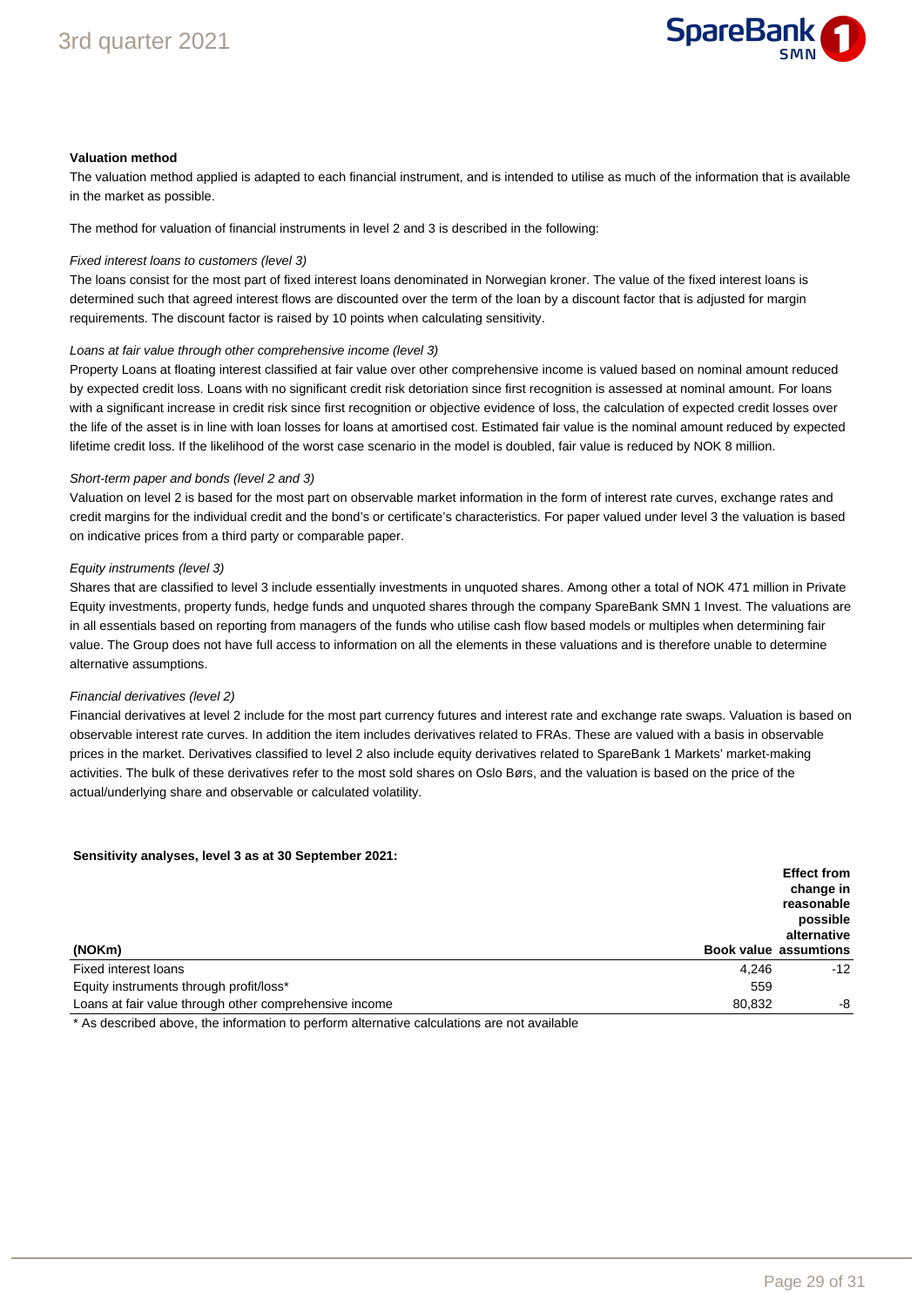

### Note 18 - Liquidity risk

Liquidity risk is the risk that the group will be unable to refinance its debt or to finance asset increases. Liquidity risk management starts out from the group's overall liquidity strategy which is reviewed and adopted by the board of directors at least once each year. The liquidity strategy reflects the group's moderate risk profile.

The group reduces its liquidity risk through guidelines and limits designed to achieve a diversified balance sheet, both on the asset and liability side. Preparedness plans have been drawn up both for the group and the SpareBank 1 Alliance to handle the liquidity situation in periods of turbulent capital markets. The bank's liquidity situation is stress tested on a monthly basis using various maturities and crisis scenarios: bank-specific, for the financial market in general or a combination of internal and external factors. The group's objective is to survive twelve months of ordinary operations without access to fresh external funding while housing prices fall 30 per cent. In the same period minimum requirements to LCR shall be fulfilled.

The average residual maturity on debt created by issue of securities at the end of the third quarter 2021 was 3.7 years. The overall LCR at the same point was 163 per cent and the average overall LCR in the third quarter was 172 per cent. The LCR in Norwegian kroner and euro at quarter-end was 163 and 223 per cent respectively.